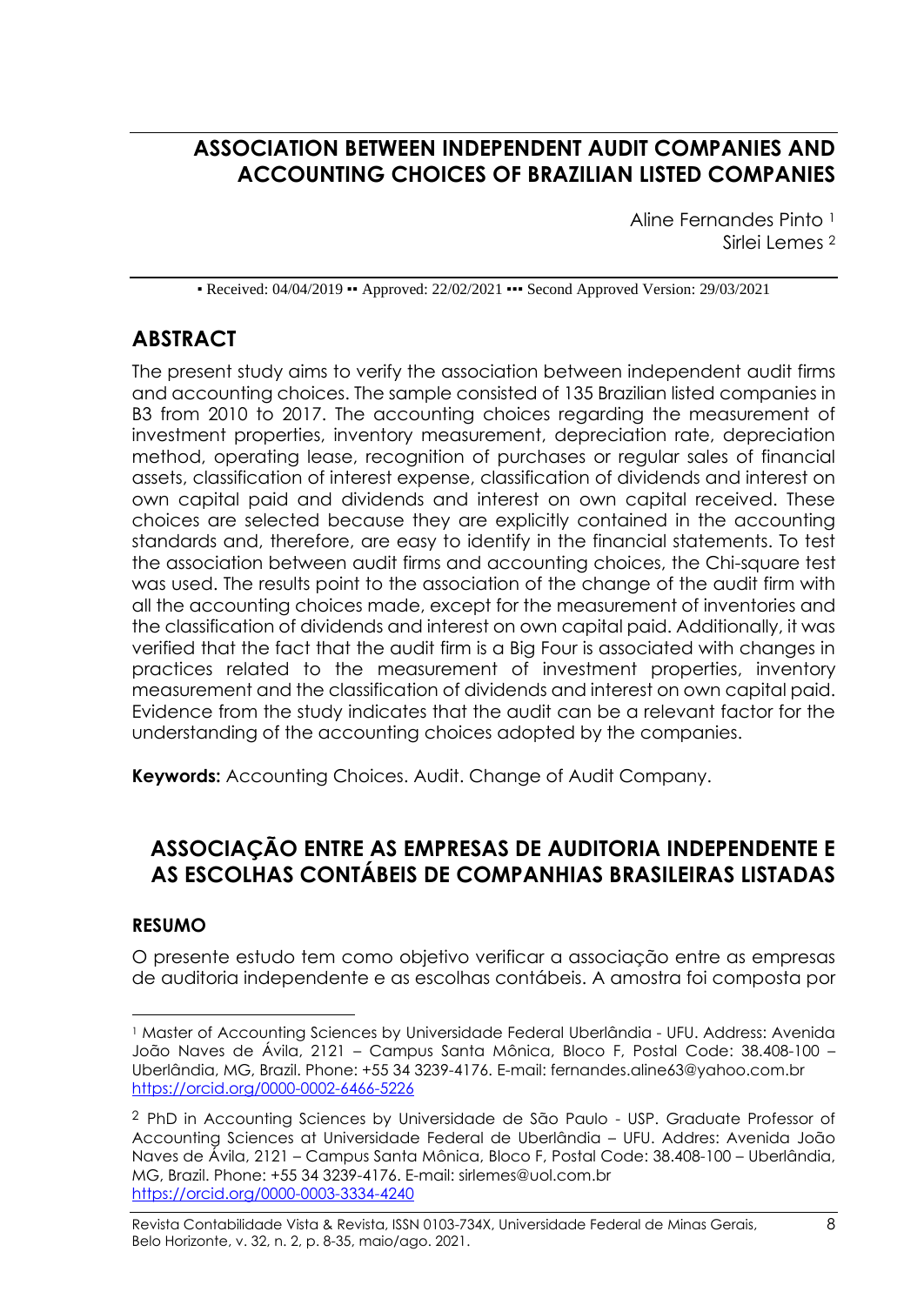135 companhias de capital aberto brasileiras, listadas na B3, no período de 2010 a 2017. Foram avaliadas as escolhas contábeis relativas à mensuração de propriedades para investimentos, mensuração dos estoques, taxa de depreciação, método de depreciação, reconhecimento das parcelas do arrendamento mercantil operacional, reconhecimento das compras ou vendas regulares de ativos financeiros, classificação de juros pagos, classificação de dividendos e juros sobre o capital próprio pagos e dividendos e juros sobre o capital próprio recebidos. Essas escolhas foram selecionadas por estarem contidas explicitamente nas normas contábeis e, portanto, serem de fácil identificação nas demonstrações contábeis. Para testar a associação entre as empresas de auditoria e as escolhas contábeis foi utilizado o teste Qui-quadrado. Os resultados apontam a associação da mudança da empresa de auditoria com todas as escolhas contábeis investigadas, exceto a mensuração dos estoques e a classificação dos dividendos e juros sobre o capital próprio pagos. Adicionalmente, verificou-se que o fato de a empresa de auditoria ser uma Big Four está associado à mudança de práticas relativas à mensuração de propriedades para investimentos, mensuração de estoques e classificação de dividendos e juros sobre o capital próprio pagos. As evidências do estudo indicam que a auditoria pode ser um fator relevante para o entendimento das práticas contábeis adotadas pelas empresas.

**Palavras-Chave:** Escolhas Contábeis. Auditoria. Mudança da empresa de auditoria.

# **1 INTRODUCTION**

Studies in the national and international literature share the identification of factors that can determine accounting choices (Hagerman & Zmijewski, 1979; Cole, Branson & Breesch, 2011; Souza & Lemes, 2016; Silva, 2016). However, a possible association between the audit firm and accounting choices is still little verified. Cole, Branson and Breesch (2013), Souza and Lemes (2016) and Silva (2016) tested whether the audit performed by a Big Four would be associated with companies' accounting choices. Nevertheless, the possibility of changing the audit firm to influence the choices of accounting practices was outside the scope of these studies.

The idea that auditing can be an element that influences the option for one or another accounting practice can be reinforced by Messier, Quick and Vandervelde's (2014) statement that even with the adoption of the International Financial Reporting Standards (IFRS), the judgment of the economic fact can often be made according to the auditor's perception. Also according to the authors, despite the change of accounting standards to a standard based on principles, transactions can still be registered based on the previous standard, based on rules, if this is the auditor's perception. Thus, understanding the role that auditors play in accounting choices can place the topic under a new perspective, namely, that other interests underlie the practices chosen by companies.

Jones and Higgins (2006) emphasize that auditing is considered an important factor in maintaining the quality of financial reports. In addition, auditors can be identified as one of the parties most involved in the IFRS adoption process, acting as consultants or validating financial statements (Jones & Higgins, 2006).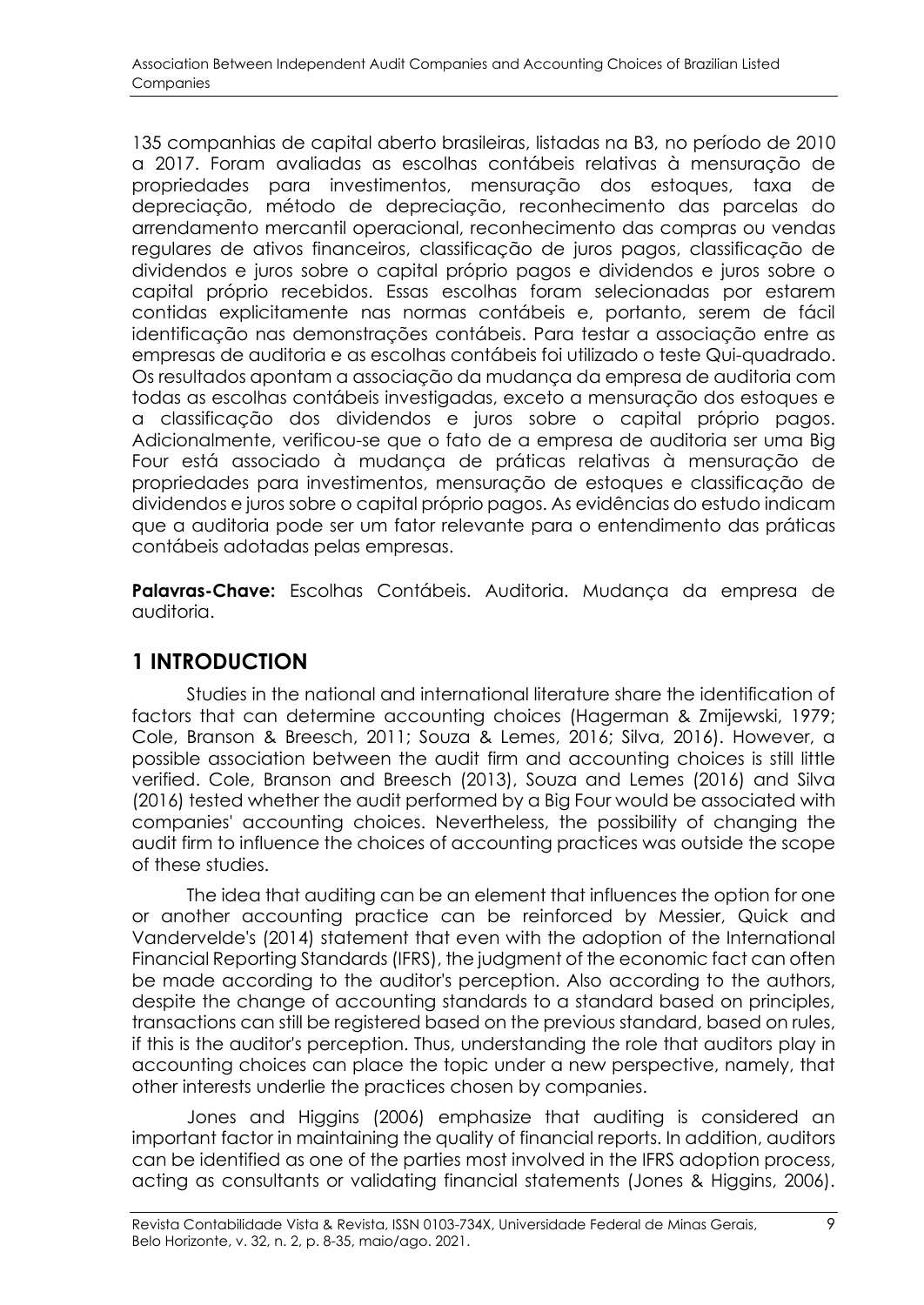However, it is important to emphasize that the provision of services unrelated to the audit is prohibited to independent auditors. Despite this, for some authors, such as Cole, Branson and Breesch (2013), auditors often assume the role of advisors, directly influencing the preparation of financial statements. Furthermore, with the adoption of IFRS and the increase in the subjectivity of criteria, auditors now play an essential role, since the aforementioned standards determine more complex judgments and estimates in the preparation of financial statements (De George, Li & Shivakumar, 2016 ).

In circumstances where accounting standards do not provide clear guidance on a particular practice or where the appropriate accounting treatment is unclear, auditors should make a recommendation to the client as to how accounting should proceed (Salterio & Koonce, 1997 ). The interaction between auditors and their clients can encompass matters related to the conduct of the audit, the resolution of a conflict, an exchange of information and the content of financial reports (Beattie, Fearnley & Brandt, 2000). Thus, the possibility of auditors' participation in the preparation of financial statements is highlighted, helping managers in defining accounting practices and making more complex judgments.

The possibility of the emergence of differences between the auditor and the manager is highlighted (Fields, Lys & Vincent, 2001). According to the authors, the disclosure of accounting information can be understood as a conflict between the manager, who wants to increase the value perceived by the company's investors, and the auditor, who wants to reduce the investors' analysis errors. Conflicts in the relationship between the auditor and the manager can also arise when auditors choose a more conservative accounting practice, that is, an accounting choice that leads to a reduction in the company's results or operating cash flows, and preference manager or by less conservative methods (Defond & Subramanyam, 1998).

DeFond and Subramanyam (1998) verified possible auditor incentives to opt for conservative accounting choices, in addition to investigating whether the auditor's change is related to more conservative accounting choices. The authors noted that discretionary accruals are declining during the auditor's last year and typically irrelevant during the successor auditor's first year. Furthermore, diminishing discretionary accruals are more present among companies that expect to be at greater risk of litigation. In this sense, the authors infer that litigation risks act as an incentive for auditors to demonstrate preference for more conservative accounting choices and that managers tend to opt for changing the auditor with the intention of finding a less conservative auditor.

It reinforces the relevance of investigating the relationship between accounting choices and the performance of audit firms, considering the importance of accounting choices for the reliable representation of accounting information, as well as auditing in the validation process of financial statements. That said, this research aims to verify the association between independent audit firms and accounting choices. Additionally, it is intended to observe whether companies tend to adopt more or less conservative accounting choices.

For Paulo (2007) audited financial statements would be less exposed to distortions, presenting a better informational content when compared to unaudited statements. However, by adopting an accounting practice indicated

<sup>10</sup> Revista Contabilidade Vista & Revista, ISSN 0103-734X, Universidade Federal de Minas Gerais, Belo Horizonte, v. 32, n. 2, p. 8-35, maio/ago. 2021.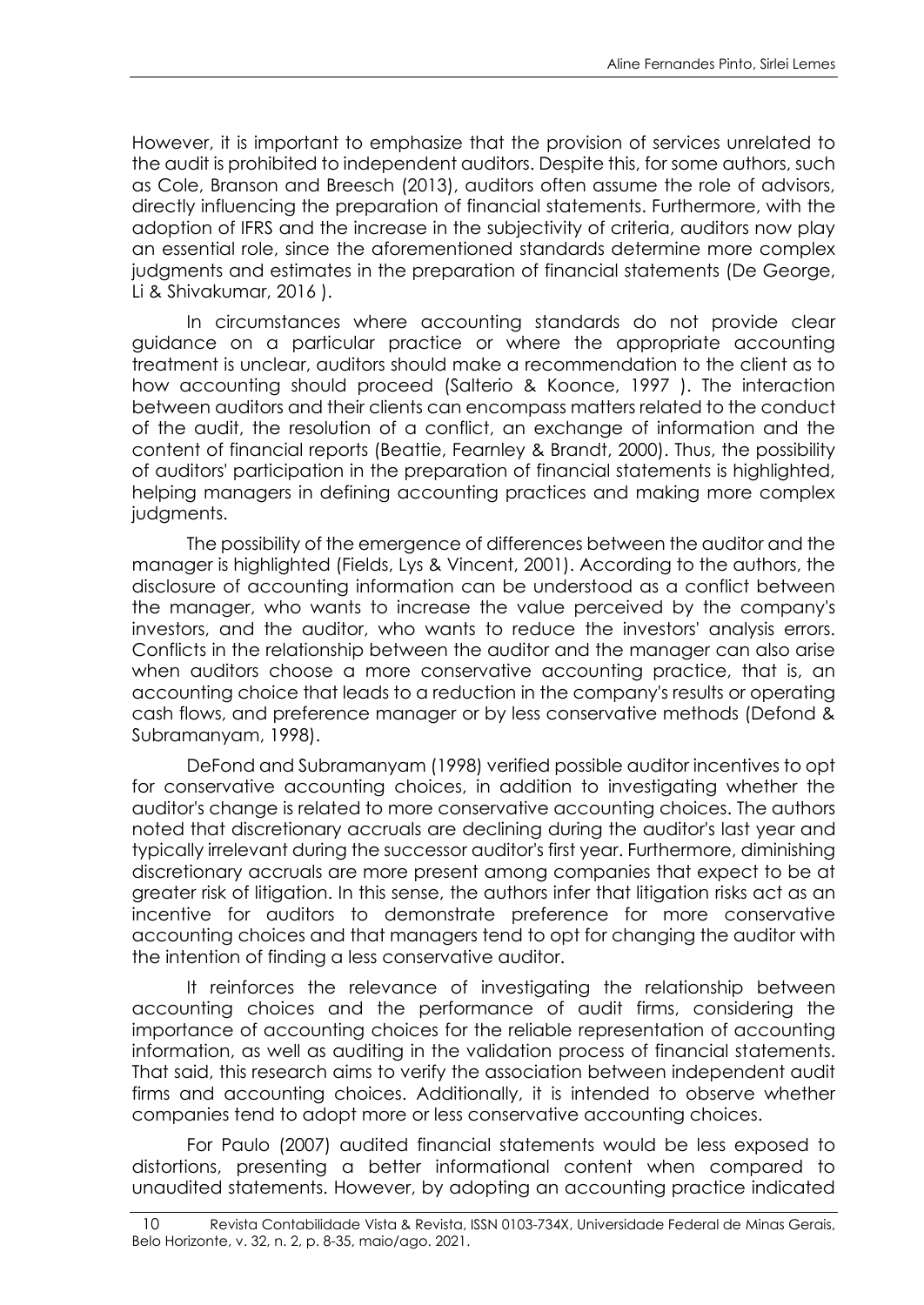by the auditor, the manager can leave out the most appropriate accounting practice, thus impacting the quality of the accounting information. Thus, understanding the factors that can influence the decision of managers in decisionmaking by a given accounting method is relevant, since accounting choices can directly affect the quality of accounting information that will be reported to investors and other users.

It is worth noting that, according to Instruction No. 308 of the Comissão deValores Mobiliários (CVM) , the auditor cannot provide services to the same company for a period exceeding five years, making the rotation of auditors and audit firms mandatory in Brazil . Thus, this study also intends to contribute to the literature by investigating whether the rotation of audit firms tends to cause frequent changes in the accounting practices of Brazilian companies, resulting in a reduction in the consistency and comparability of financial reports.

The change of the audit firm as a factor associated with accounting choice, as far as it was possible to observe, was considered only by Defond and Subramanyam (1998). However, to test this association, the authors resorted to accruals, not focusing on accounting choices per se. In this sense, this study intends to expand the scope of the accounting choices literature, highlighting the possibility that the role of auditors is associated with the chosen accounting practice, in addition to investigating the association between the change of the audit firm and the changes in accounting choices.

### **2 THE ROLE OF AUDIT IN ACCOUNTING CHOICES**

Accounting choices are defined by Watts (1992) as the decision of a company manager to use one accounting method over another. The choices present in accounting standards can be justified, according to Cole, Branson and Breesch (2013), by the existing differences between companies, such as the country of origin, environmental factors, industry, different business models, which may determine different accounting treatments. Thus, accounting choices can be understood as a way to increase the trustworthy representation of accounting information, since managers can choose the accounting method that best represents the company's economic and financial reality.

Kothari, Ramanna and Skinner (2010) understand that when accounting standards are based on principles, the application of accounting policies usually tends to be carried out through the use of work rules. Thus, the way in which principles-based accounting standards are applied can significantly interfere with the quality of companies' financial statements (Kothari, Ramanna & Skinner, 2010). According to Francis, Pinnuck and Watanabe (2014), the quality of accounting information allows users to verify differences and similarities in the financial results of companies, however, this comparability can be impacted by other economic and institutional factors, highlighting, among these factors, the audit.

Audit firms often have a set of internal work rules that guide and standardize the performance of the audit and the application of accounting standards by clients (Francis, Pinnuck & Watanabe, 2014). It is understood that audit firms adopt different audit styles among themselves, consequently presenting differences in the interpretation of accounting standards, as well as in their audit approaches. Thus, according to the authors, the financial statements of companies audited by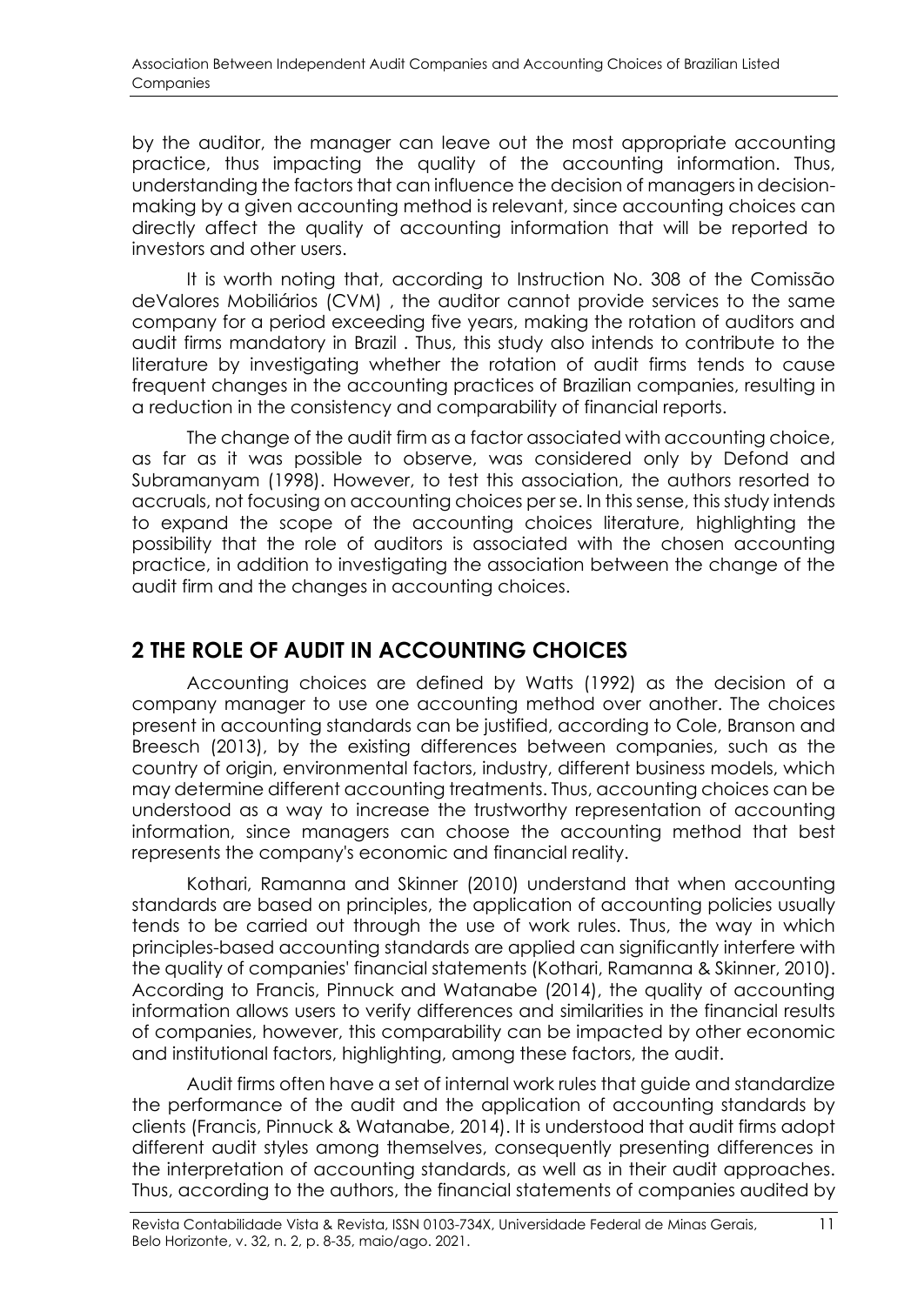the same audit firm tend to be more comparable with each other, since clients would be following the same guidelines as the auditors when preparing the financial statements.

As pointed out by Holthausen and Leftwich (1983), the option for an accounting choice may involve economic consequences. According to the authors, changes made in the choices used to calculate accounting numbers can affect the distribution of the company's cash flows or the distribution investors' profits, who use financial information for decision making. The identification of factors that can influence the manager's decision to make an accounting choice is widely discussed in the accounting literature (Hagerman & Zmijewski, 1979; Missonier-Piera, 2004; Waweru, Ntui & Mangena, 2011; Christensen & Nikolaev, 2013; Ali & Ahmed, 2017). In this context, identifying the factors that can affect the decision of managers by one accounting method or another becomes relevant, given the impact of accounting choices on the companies' results. Watts and Zimmerman (1990) point out that most studies related to accounting choices admit that managers tend to opt for an accounting method to transfer wealth to themselves at the expense of other parties. However, this study intends to address another factor that also affects managers' decisions: the audit firm.

Hagerman and Zmijewski (1979) sought to detect economic variables that may influence the option for an accounting choice. The authors identified that company size, risk and capital intensity are positively related to the chance of a company opting for accounting practices that reduce profit. Furthermore, the authors state that, if the company has a profit-sharing plan, the probability that the manager will opt for a choice that increases results is greater. In addition to identifying determinants of accounting choices, the authors indicate that managers use different economic variables when deciding on an accounting choice, that is, managers do not base their decisions on the same economic variables.

Missonier-Piera (2004) verified the economic determinants related to accounting choices in Swiss companies. The results showed that managers tend to opt for accounting methods that reduce debt costs and increase their remuneration. It was identified in the study that leverage, the nature of the debt (public or private), the existence of investment opportunities, the ownership structure and the specifics of assets are factors positively associated with the managers' option for less conservative accounting choices, that is, those that raise the company's results. On the other hand, the author showed that company size and workforce intensity are negatively associated with less conservative accounting choices.

It is possible to point out that the decision for an accounting choice can be influenced by several economic factors, which is corroborated by Waweru, Ntui and Mangena (2011). These authors identified the determinants of accounting choices in Tanzania, obtaining evidence that financial leverage was not a factor that was related to accounting choices. The authors also state that the intensity of the workforce and the proportion of managers who are not executives of the company are negatively associated with more conservative accounting choices, and companies that need more internal financing opt for less conservative choices, since, to get more financing, you need to show investors a greater result. The authors also detected that larger companies tend to opt for less conservative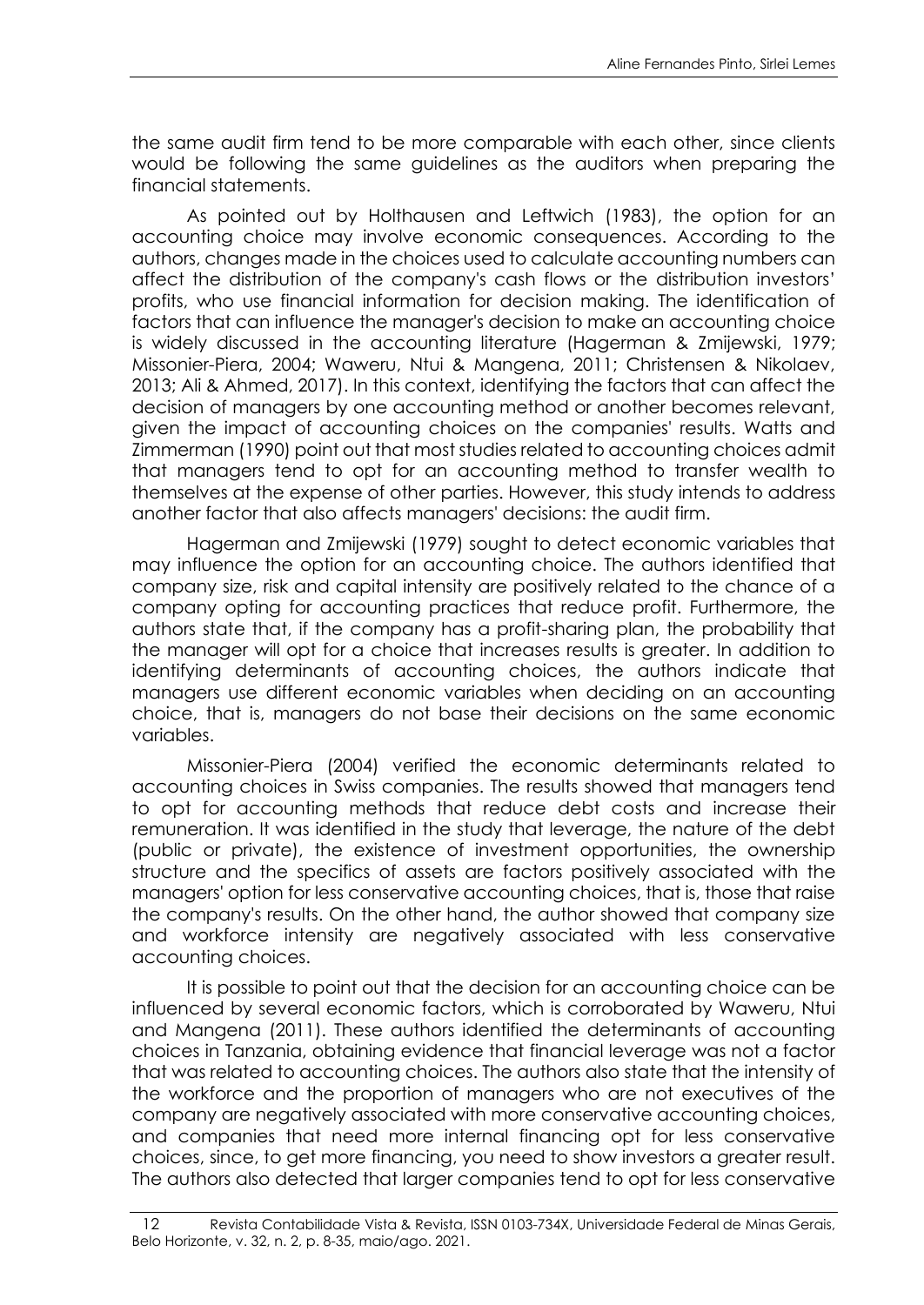accounting choices, and, for this specific item, the result was in contrast to that found by Missonier-Piera (2004).

Cole, Branson and Breesch (2013) examined whether European companies make use of accounting choices and which determinants influence these choices. The authors investigated a group of 31 choices present in IFRS. Of the choices analyzed, they identified that nine are used by less than 10% of companies in a European context, and 22 choices are adopted differently by European companies. As for the determinants of accounting choices, according to the authors, in general, they are influenced by the company's country of origin, sector and type of audit firm (Big Four or not Big Four).

Souza and Lemes (2016) investigated the degree of comparability of accounting choices in the subsequent measurement of fixed assets; intangible assets and PPI of publicly-held companies belonging to Brazil, Chile and Peru; and the characteristics that could influence the accounting choices of the managers of these entities. The results suggest, in general, that there was an increase in the comparability of fixed and intangible assets and that the factors country, profitability, relevance of assets on the balance sheet, sector of activity, time since IFRS adoption, audit by the Big Four, size of the company and indebtedness can influence accounting choices related to fixed assets. The influence of the Big Four audit firm on accounting choices stands out for this study.

Silva (2016) diagnosed corporate characteristics associated with making multiple accounting choices in large companies in Brazil. The study showed that economic, contractual and institutional characteristics are associated with one or more accounting choices made in the companies analyzed during and after IFRS adoption. Among the institutional characteristics investigated by the author, there is an association between the type of audit (Big Four or not Big Four) and measurement choices (depreciation rate), and recognition (government subsidies and operational leasing).

Ali and Ahmed (2017) found the determinants of accounting choice for listed companies in South Asia. Company size, investment opportunities and leverage are negatively associated with opting for less conservative accounting choices, while being a publicly traded company is positively associated with less conservative accounting choices (Ali & Ahmed, 2017).

It is observed, in the studies mentioned, that, in general, the type audit firm (Big Four or not Big Four) is the determining factor for accounting choice. Changing the audit firm as a possible determinant of accounting choice was considered only by Defond and Subramanyam (1998). However, to test this possible association, the authors resorted to accruals, with the opportunity, therefore, to analyze the problem and focus on the accounting choices themselves and their changes, based on the change in the audit firm.

The audit process is considered by Beattie, Fearnley and Brandt (2000) as essential for maintaining the integrity of financial reports and investor confidence. Therefore, the Independent Audit Technical Standard - 200 (NBC TA 200 R1) emphasizes, as the objective of the audit, to raise the level of users' confidence in the financial statements, by issuing an auditor's opinion regarding the preparation of the statements and whether they comply with the applicable financial reporting framework.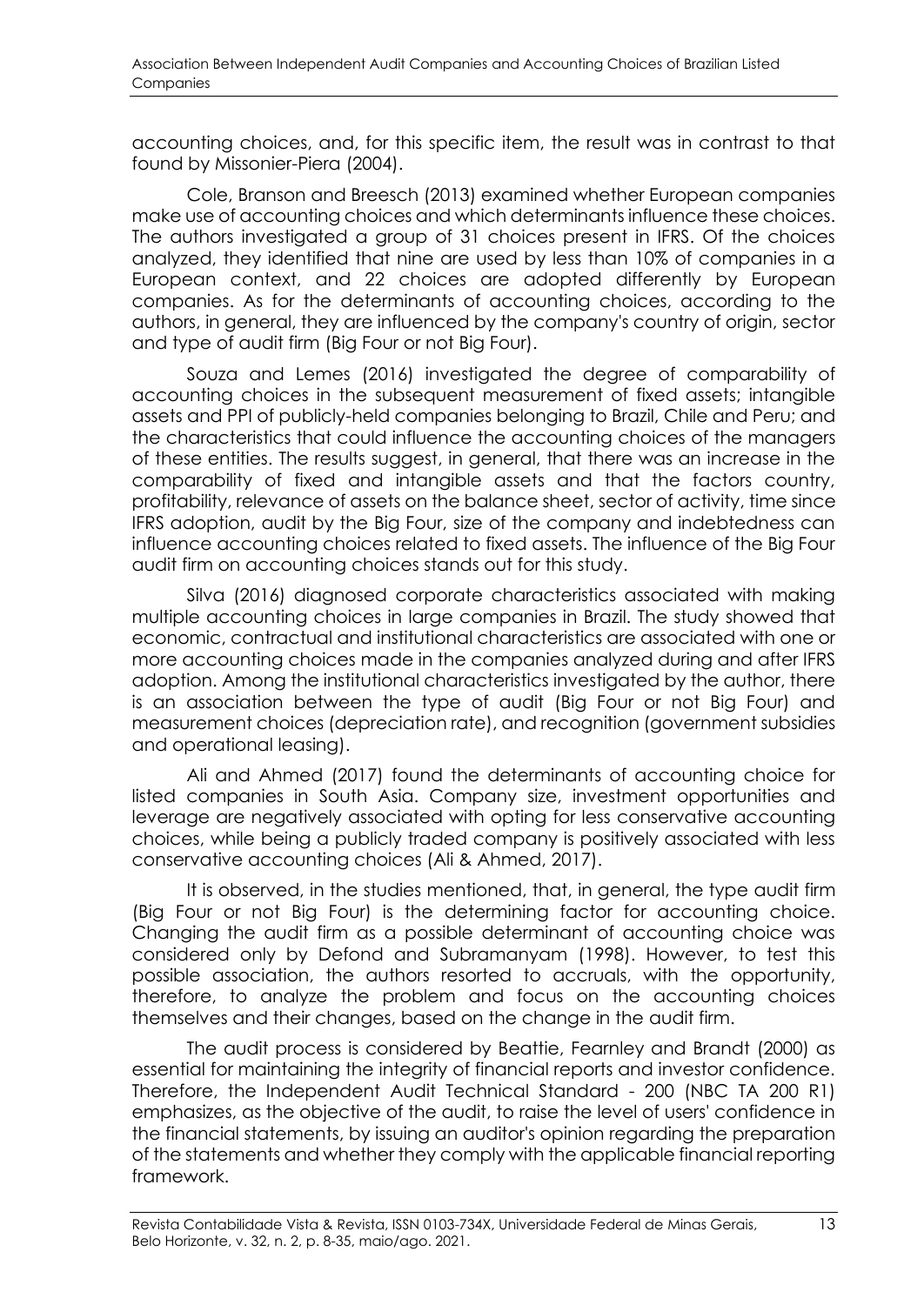Firmino, Damacesna and Paulo (2010) reiterate that, even though the audit is exposed to subjective aspects, from the point of view of information users, the auditor's opinion demonstrates conviction about the economic and financial reality of companies. Users of financial statements trust the role of auditing, as the auditor has independence as the basis of his profession, and must be impartial in relation to the audited company (Martinez, 2010). Quick and Warming-Rasmussen (2009) point out that, if recipients of financial information assume that the auditor is not independent, they may show little confidence in the audited company's financial statements.

Beattie, Fearnley and Brandt (2000) mention that managers tend to seek auditor support in matters related to internal control and guidance on accounting principles. However, non-audit-related services, such as consultancies, threaten the auditor's independence as a result of the auditor-client economic link (Quick & Warming-Rasmussen, 2009). After corporate scandals, such as Enron and WorldCom, questions emerged by regulators about auditor independence (Daniels & Booker, 2011). As a result of these questions, in 2002 the Sarbanes-Oxley Act (SOX) was approved, which prohibited audit firms from providing other services not related to auditing.

With the adoption of IFRS, accounting standards began to be based on principles, making the work of auditors, theoretically, to be performed with greater effort and detail, consequently increasing the risk of litigation for auditors, since these can no longer be guided by specific guidelines or rules as a form of defense against possible litigation (De George, Li & Shivakumar, 2016). However, as mentioned above, for Messier, Quick and Vandervelde (2014), even with the adoption of IFRS, the foundation in principles can lead to the recording of transactions based on the previous standard, based on rules, if this is the perception of the controller.

When auditors negotiate with clients, they need to deal with the need to maintain a good relationship and, at the same time, ensure that the financial statements are free from material errors and distortions (Perrealt & Kida, 2011). Hatfield and Mulles (2015) argue that, although the preparation of the financial statements is a responsibility of the administration, they can be the result of the joint effort of the administration and the auditors, besides, eventually, being the product of possible negotiations between the two parts. Corroborating this statement, Cole, Branson and Breesch (2013) postulate that, in addition to offering restrictions to the inappropriate use of accounting criteria, auditors also play the role of consultants, influencing the preparation of financial statements. According to these authors, during the adoption of IFRS, several companies sought suggestions from their auditors and audit firms usually provide their clients with models for the preparation of financial statements, in addition to disclosure checklists.

DeFond and Jiambalvo (1992) point out that the auditor's preferences tend to prevail over those of management, since auditors must report, in their opinion, situations in which management chose to adopt an accounting choice that differs from the auditor's judgment. Therefore, auditors adopt a more conservative posture, resisting the adoption of choices that increase results (Defond & Jiambalvo 1992). For Defond and Subramanyam (1998), auditors reduce litigation risks by suggesting that management opt for more conservative accounting choices, as these choices reduce company results – an idea reinforced by Watts

<sup>14</sup> Revista Contabilidade Vista & Revista, ISSN 0103-734X, Universidade Federal de Minas Gerais, Belo Horizonte, v. 32, n. 2, p. 8-35, maio/ago. 2021.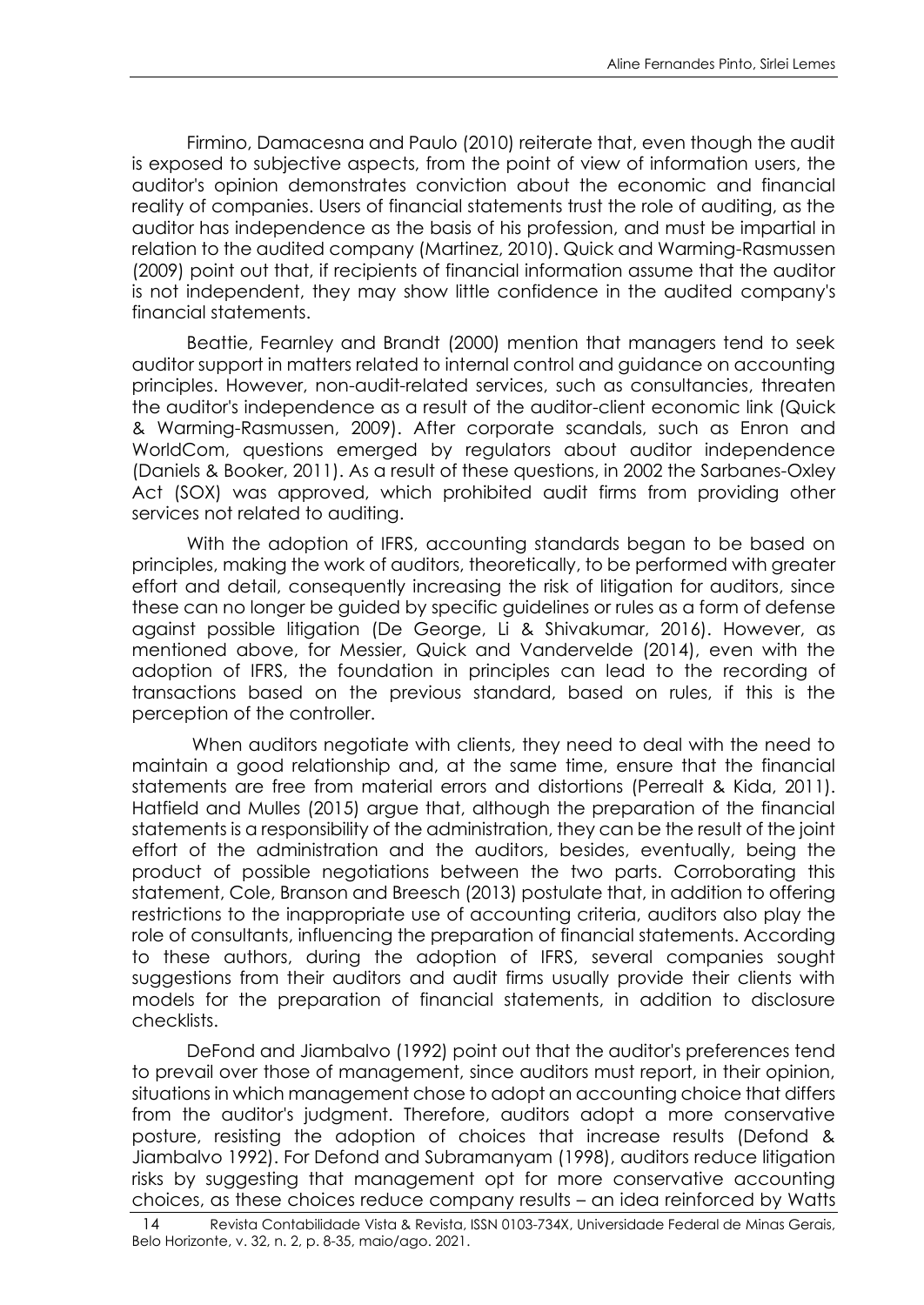(2003), who states that the litigation risk is greater when companies' earnings and net assets are higher. Perrealt and Kida (2011) emphasize that auditors tend to recommend adjustments to the financial statements to clients that result in a reduction in the result that would be reported, but that clients may resist making the recommended adjustments, as they prefer to present higher results.

It is understood that there is a conflict between auditors who seek to protect themselves from litigation, suggesting changes to the financial statements in order to reduce the result to be presented, and managers who seek to demonstrate greater results. Defond and Subramanyam (1998) confirm this idea when they point out that divergences between auditors and clients usually occur when the auditor chooses an accounting method that will result in a lower gain than when applying the method intended by management, generating a result more conservative than expected by this one.

Based on the literature discussed here, it is noteworthy that auditors play an important role in the reporting process of the companies to which they provide services. Even with the impediment of external auditors from performing other services besides auditing, some studies (Defond & Subramanyam, 1998; Perrealt & Kida, 2011; Cole, Branson & Breesch, 2013; Hatfield & Mulles, 2015) defend the idea that auditors may be acting as consultants to companies and who in that role tend to suggest that companies adopt more conservative accounting choices. According to DeFond and Subramanyam (1998), the audited company can choose to change the auditor, if it considers that another auditor will be less conservative. That said, the hypothesis of this study is described below:

H1: Changes in accounting choices are positively associated with changes in audit firms.

With the results obtained from the study hypothesis test, it is expected to identify that audit firms have influenced the decision of companies by one or another accounting method.

### **3 METHODOLOGICAL ASPECTS**

The study sample is composed of Brazilian publicly traded companies listed on B3 from 2010 to 2017. Companies in the finance and insurance sector were excluded from the sample due to their specificities and their own legislation. Taking into account a population of 335 companies, the sample was calculated by proportion, considering a confidence level of 95%, a margin of error of 5% and a probability of occurrence of 0.3. The sample size calculated was 135 companies. Table 1 shows the composition of the sample.

### **Table 1**

| Sample Composition                                                               |           |
|----------------------------------------------------------------------------------|-----------|
| Description                                                                      | Companies |
| Total of active listed companies on B3 according to the Economatica®<br>software | 369       |
| Exclusion of companies in the Finance and Insurance sector                       | 34        |
| Sample without Finance and Insurance companies                                   | 335       |
| Final sample calculated by proportion                                            | 135       |
| Source: Prepared by the authors.                                                 |           |

Revista Contabilidade Vista & Revista, ISSN 0103-734X, Universidade Federal de Minas Gerais, 15 Belo Horizonte, v. 32, n. 2, p. 8-35, maio/ago. 2021.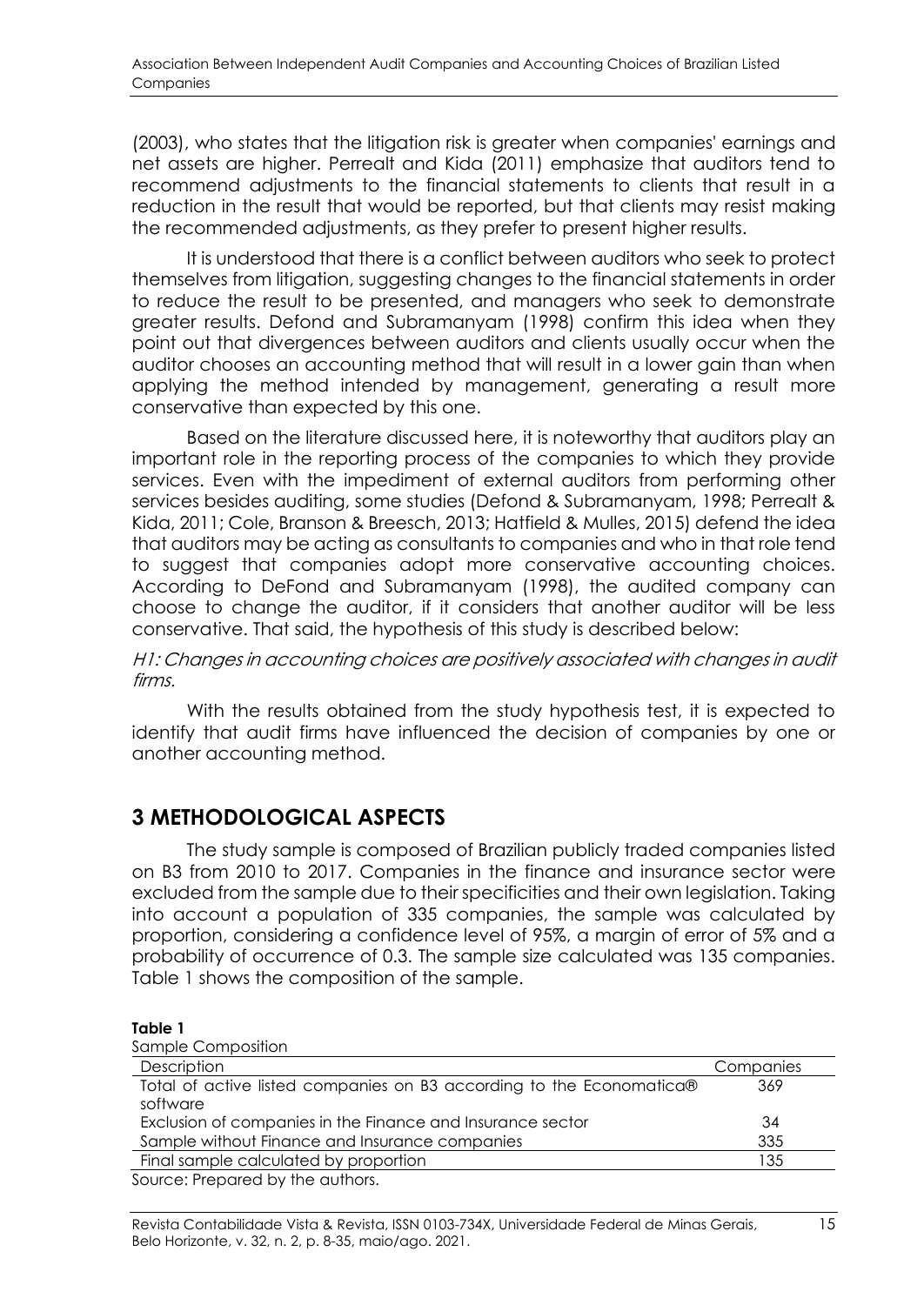To carry out the study, the sector classification of the Economatica® software was used. In order to guarantee the representativeness of each sector, the same proportionality in the sample that exists in the population was maintained. To calculate the representativeness of each sector, the number of companies in the sector in the population was divided by the size of the population. Then, the representativeness of the sector was multiplied by the sample size to find the number of companies per sector in the sample. The number of companies in the sample by sector is shown in Table 2.

| Sector                        | Companies by | Sample by      | Representativeness of the |
|-------------------------------|--------------|----------------|---------------------------|
|                               | sector       | sector         | sector                    |
| Agriculture and Fishing       | 5            | 2              | 1.49%                     |
| Food and drinks               | 15           | 6              | 4.48%                     |
| Commerce                      | 21           | 8              | 6.27%                     |
| Construction                  | 23           | 9              | 6.87%                     |
| Eletronics                    | 5            | 2              | 1.49%                     |
| Electricity                   | 45           | 18             | 13.43%                    |
| Industrial machines           | 6            | $\mathbf{2}$   | 1.79%                     |
| Mining                        | 5            | $\overline{2}$ | 1.49%                     |
| Non-Metallic Minerals         | 3            |                | 0.90%                     |
| <b>Others</b>                 | 95           | 38             | 28.36%                    |
| <b>Paper And Cellulose</b>    | 5            | $\overline{2}$ | 1.49%                     |
| Oil and Gas                   | 9            | 4              | 2.69%                     |
| Chemistry                     |              | 5              | 3.28%                     |
| Steel & Metallurgy            | 20           | 8              | 5.97%                     |
| Software e Data               | 6            | 2              | 1.79%                     |
| <b>Telecommunications</b>     | 9            | 4              | 2.69%                     |
| Textile                       | 19           | 8              | 5.67%                     |
| <b>Transport and Services</b> | 19           | 8              | 5.67%                     |
| <b>Vehicles and Parts</b>     | 14           | 6              | 4.18%                     |
| Total                         | 335          | 135            | 100,00%                   |

Definition of the sample by sector

Source: Prepared by the authors.

After calculating the number of companies per sector, the companies present in the sample were randomly defined by drawing lots.

According to Instruction No. 308 of the Comissão de Valores Mobiliários (CVM), the independent auditor cannot provide services to the same client for a period exceeding five years, as mentioned above. Thus, data were collected from the financial reports over a period of eight years, in order to capture changes in audit firms. Nine accounting choices were tested, classified by Cole, Branson and Breesch (2013) as clear or explicit, which, according to the authors, are those that are clearly set out in accounting standards and easily identified in financial statements. Clear choices can be related to the measurement, recognition, classification, presentation and timing of recognition of a standard (Silva, 2016). The measurement choices observed in the study were: investment property measurement, inventory measurement, and the depreciation rate. Choices regarding recognition were: the depreciation method, recognition of operating lease installments, and recognition of regular purchases and sales of financial assets. The classification choices relate to interest paid, dividends and interest on equity paid and dividends and interest on equity received.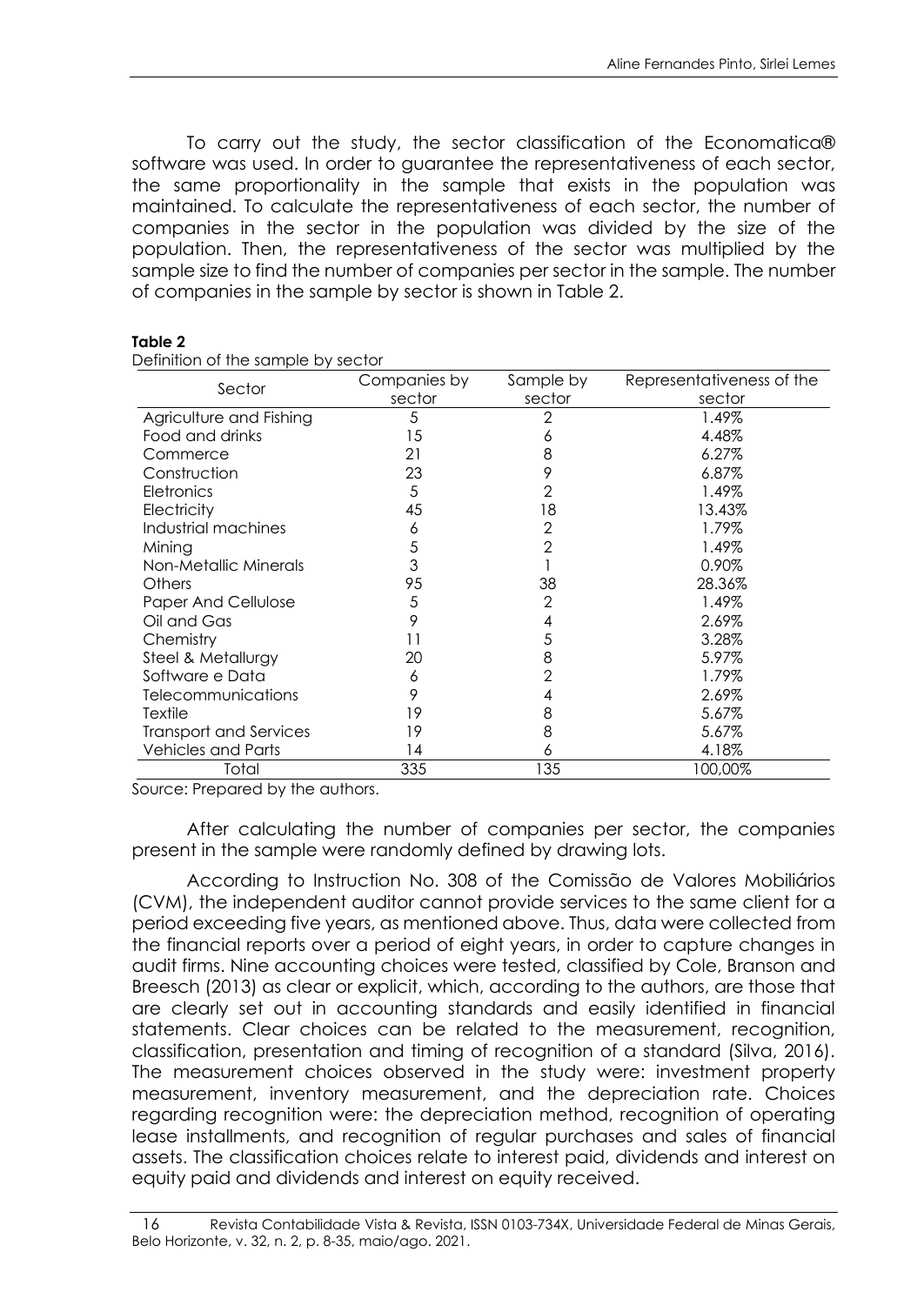According to Silva (2016), accounting choices regarding measurement are related to choosing an accounting method to measure an economic event. Investment properties (IP) are properties held for the purpose of obtaining rental income or capital appreciation (CPC, 28). According to Pronunciamento Técnico CPC 28, initially, IP must be measured at cost. After the initial measurement, companies can choose to measure at cost or fair value, and must apply the chosen choice to all their IP. With regard to the classification of accounting choice, in this work, the historical cost was considered a more conservative choice – a position also adopted by Botinha (2017), who justifies the position by the effect of the practice in reducing the reported result.

When it comes to measuring inventories, Pronunciamento Técnico CPC 16 clarifies that, when the identification of costs is not appropriate, an inventory valuation criterion must be used. The options offered by CPC 16 are First In, First Out (FIFO) and weighted average cost. The average cost is established based on the weighted average of the cost of similar items at the beginning of the period and the costs of items purchased or produced in the period (CPC 16). Under the FIFO method, the issue of inventories occurs for items that were purchased or produced first. Regarding the accounting choice classification, as well as Missonier-Piera (2004), the present study understands that the option for the weighted average cost method leads to a reduction in the company's result, being considered, therefore, a more conservative choice.

Regarding the depreciation rate, Pronunciamento Técnico CPC 27 does not clearly establish the options for the use of one or another specific depreciation rate. However, it is mentioned in the Pronouncement that the depreciation must be carried out in line with the estimated useful life of the asset. The treatment of the depreciation rate as a choice related to measurement is justified, according to Silva (2016), by the direct impact of depreciation on fixed assets. Thus, in Brazil, companies can choose to depreciate their assets using the economic and fiscal rate and, in some specific cases, such as those of companies in the electricity sector, the depreciation rate is regulated by an agency of the sector, such as the ANEEL (Silva, 2016). In the present work, the use of the economic depreciation rate is considered as a less conservative option, an idea reinforced by Dichev and Li (2013). The authors mention that companies that have fixed assets with a longer useful life tend to opt for less conservative accounting choices.

Regarding recognition accounting choices, Silva (2016) argues that they are linked to how to recognize a certain economic event and its effect on the financial statements. When referring to the depreciation method, CPC 27 allows companies to choose three methods: the straight-line method, the units of production method, and the declining balance method. The straight-line method leads to the recognition of a constant expense over the useful life of the asset, assuming that its residual value remains the same. Under the units produced method, the depreciation expense is based on production. And finally, the declining balance method leads to a declining depreciation expense over the asset's useful life (CPC 27). With regard to the classification of the depreciation method, this paper considers the straight-line method as less conservative – a position also adopted by Astami and Tower (2006). According to the authors, the choice of the straightline method for depreciation leads to an increase in results, when compared to other depreciation methods. Therefore, the option for the linear method can be considered as less conservative.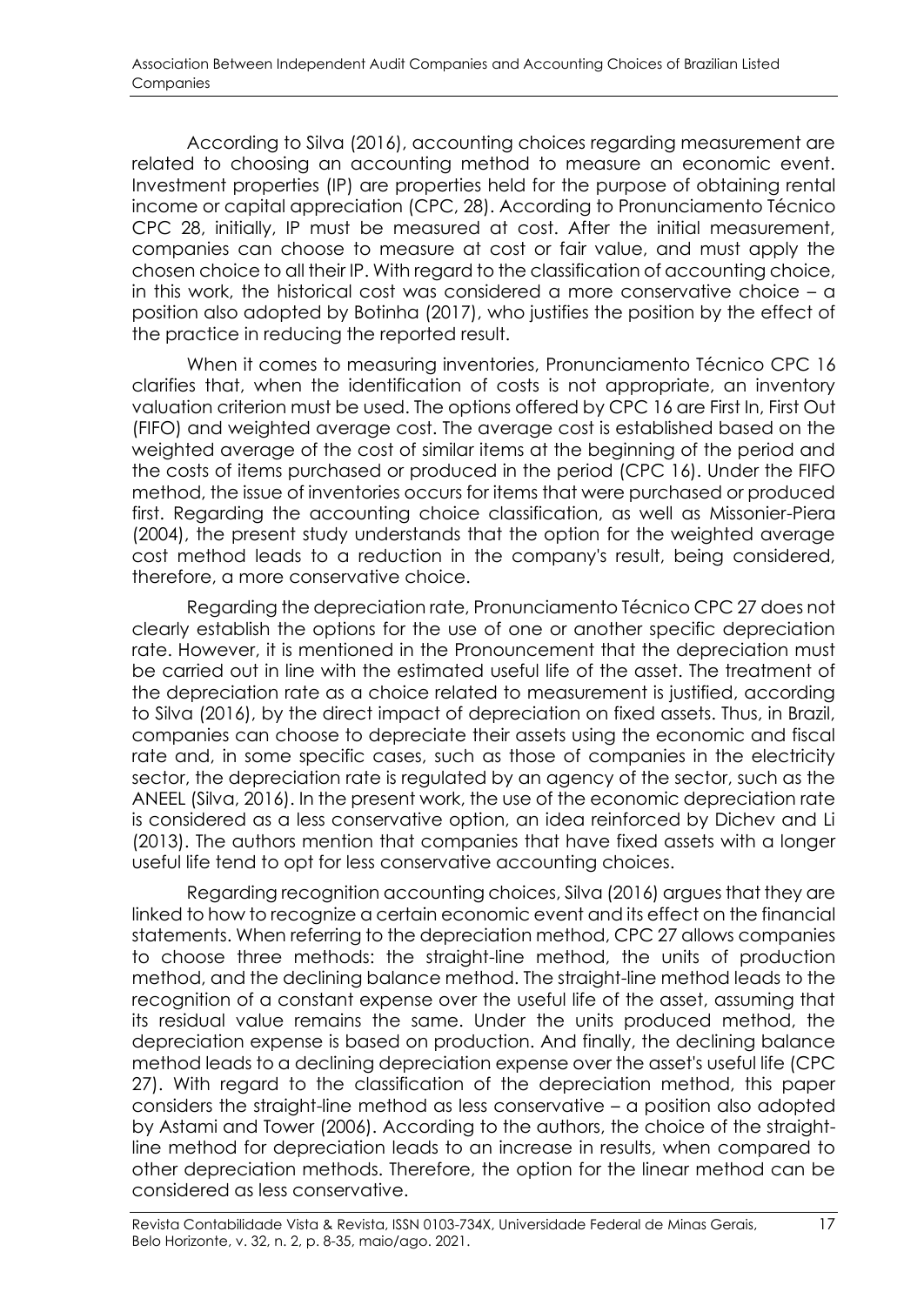Pronunciamento Técnico CPC 06 describes, as operational leasing, a lease in which all the risks and benefits intrinsic to the property are not transferred, that is, the risks and benefits remain with the lessor. Regarding the recognition of operating lease installments, CPC 06 establishes that these must be recognized on a straight-line basis in income, unless another systematic basis is more representative. Therefore, it is understood that recognition in a linear fashion leads to an increase in results, since the expense recognized monthly is constant and, therefore, considered, in this study, as less conservative.

The regular purchase and sale of financial assets is one in which the terms that require the asset to be delivered on time are established in contracts. Typically, these terms are determined by regulations or conventions of the relevant market (CPC 38). Pronunciamento Técnico CPC 38 allows for the recognition of regular purchases and sales of financial assets on the trade date or settlement date. In this study, it was understood as more conservative the option for recognition on the negotiation date, since it is the date on which the company commits to buy or sell the asset.

Accounting classification choices are related to the arrangement and aggregation of elements in the financial statements (Silva, 2016). As for the classification of interest paid and dividends and interest on equity (IE) paid, the Pronunciamento Técnico CPC 03 allows its classification in operating cash flows or financing cash flows. As for dividends and interest on equity(IE) received, these can be classified as operating and investment cash flows. Gordon et al. (2017) mention that, to increase operating cash flows, companies tend to classify dividends and interest on equity(IE) received in operating activities, and interest paid and dividends and interest on equity(IE) paid in cash flows from financing activities. In this sense, it is considered here that the classification of interest paid and dividends, and interest on equity(IE) paid in financing activities and the classification of dividends and interest on equity(IE) received in investment activities as less conservative accounting choices, since there will be an increase in operating cash flows.

Table 3 shows the accounting choices addressed in the survey and their impact on results and operating cash flow.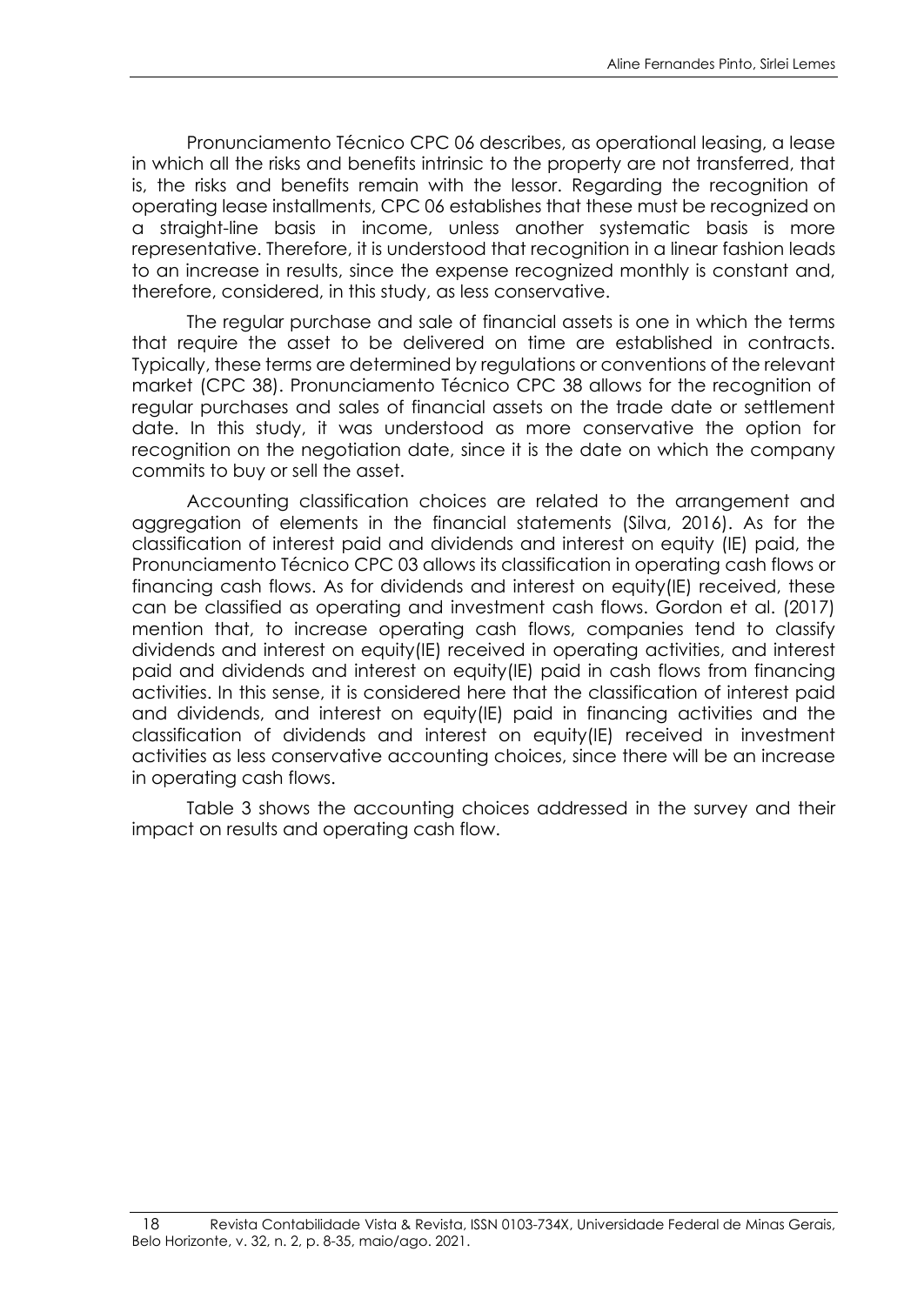|                                 | LIST OF ACCOUTING CHOICES COVERED IN THE SURVEY          |                                              |                               |
|---------------------------------|----------------------------------------------------------|----------------------------------------------|-------------------------------|
| Type of choice                  | <b>Accounting Choices</b>                                | More conservative                            | Less conservative             |
|                                 |                                                          | practice                                     | practice                      |
|                                 | IP                                                       | Historical cost                              | Fair value                    |
| Measurement                     | <b>Stocks</b>                                            | Weighted Average Cost                        | <b>FIFO</b>                   |
| Choices                         | Depreciation Rate                                        | Economic/Regulatory<br>Rate                  | Fiscal                        |
|                                 | Depreciation Method                                      | Decreasing<br><b>Balances/Produced Units</b> | Linear                        |
| Recognition<br>Choices          | <b>Operating Lease</b><br><b>Installments</b>            | Linear                                       | Systematic basis              |
|                                 | Regular Purchases or<br><b>Sales of Financial Assets</b> | <b>Trading Date</b>                          | Settlement Date               |
|                                 | Interest paid                                            | <b>Operating Cash Flow</b>                   | Financing cash<br>flow        |
| Ranking<br>Choices              | Dividends and IE Pagos                                   | <b>Operating Cash Flow</b>                   | Cash Flow<br>Financing        |
|                                 | Dividends and IE<br>Received                             | Cash Flow Investment                         | <b>Operating Cash</b><br>Flow |
| Course: Draperselleuthe euthers |                                                          |                                              |                               |

#### **Table 3**

List of accounting choices covered in the survey

Source: Prepared by the authors.

Data collection was done manually in order to identify, in the financial statements, the accounting choices, the audit firm and whether the audit firm is a Big Four (KPMG, PricewaterhouseCoopers, Deloitte Touche Tohmatsu and Ernst & Young) or not. The accounting choices listed in Table 3 were verified for each type of choice observed, that is, based on the explanatory notes of the companies in the sample, the practice adopted in each type of choice was identified. Additionally, the option "does not mention" was considered when the company had the item in the financial statements, but did not show the form of recognition, measurement or classification in the explanatory notes. The option "not applicable" was also considered when, for the assessed practice, no information was found, neither in the financial statements nor in the explanatory notes.

To identify the change in accounting choice, the options "does not mention" and "not applicable" were disregarded, taking into account only the companies that disclosed the option for one or another accounting method. In addition, if the company adopted either method in the year after the year in which the choice was treated as "not mentioned" and "not applicable", this was considered a change in accounting practice. In addition, dichotomous variables, change of audit firm and Big Four were used. "1" was defined as the change in the audit firm and "0" when there was no change in the audit firm. For the Big Four variable, it was classified as "1" when the detected audit company was a Big Four and "0" when the identified audit firm was not a Big Four.

For the treatment, the non-parametric Chi-square test was used, which allows analyzing whether two or more samples are statistically different in any category (Levine et al., 2000). The level of significance adopted for rejection or acceptance of the hypotheses was α = 5%.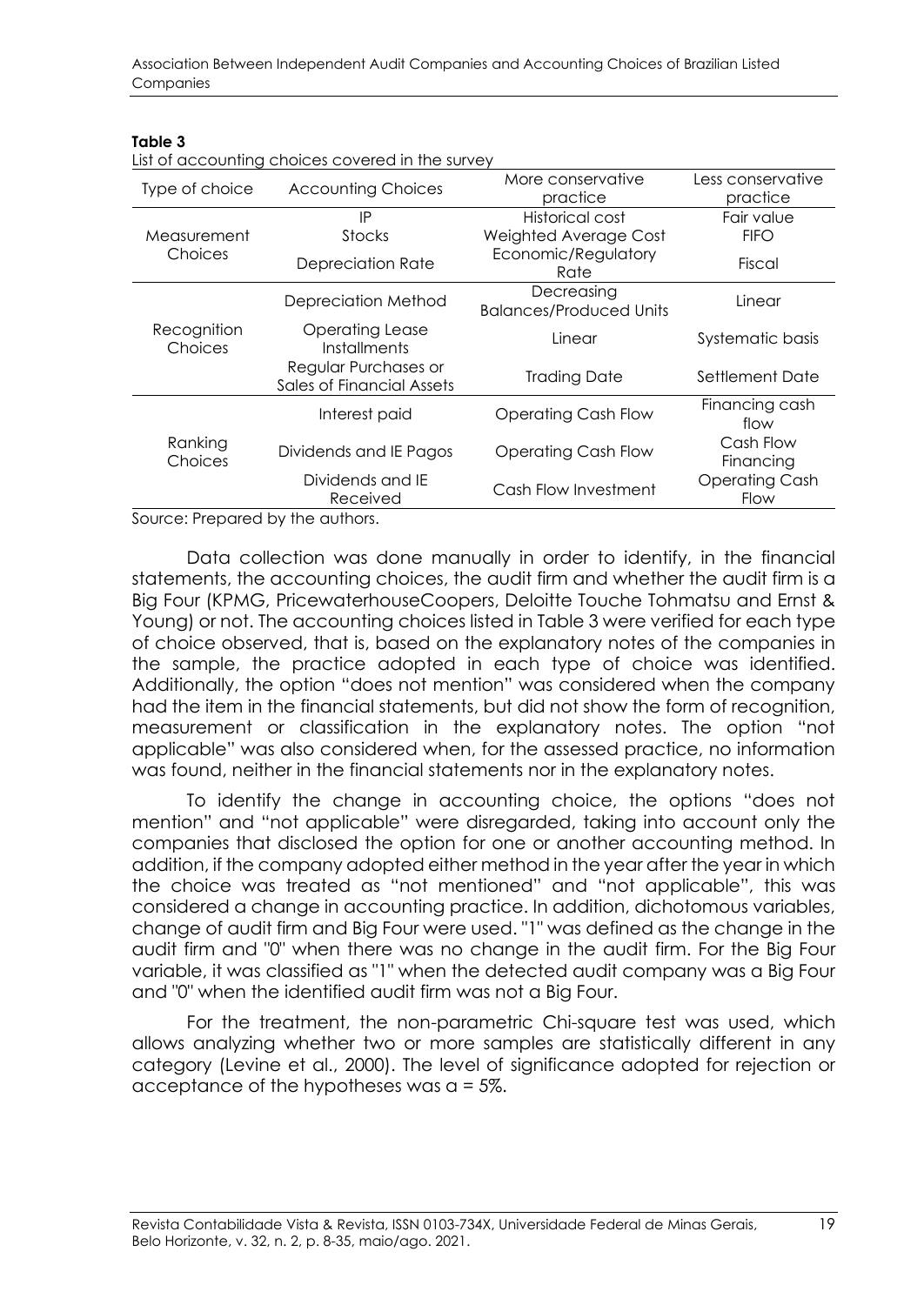# **4 ANALYSIS AND DISCUSSION OF RESULTS**

Table 4 presents the accounting choices related to measurement adopted by the companies in the sample.

| .,<br>ъ. |
|----------|
|----------|

Accounting choices related to measurement in the sample

|              |                                              | 2010         | 2011 | 2012           | 2013 | 2014 | 2015 | 2016 | 2017 | Total |
|--------------|----------------------------------------------|--------------|------|----------------|------|------|------|------|------|-------|
|              | Cost                                         | 16           | 22   | 24             | 20   | 16   | 16   | 18   | 19   | 151   |
|              | Fair value                                   | $\mathbf{2}$ |      | $\overline{2}$ |      | 2    | 3    | 3    | 3    | 17    |
| IP           | Does not mention                             | 7            | 4    | 4              | 5    | 6    | 5    | 5    | 5    | 41    |
|              | Not applicable                               | 110          | 108  | 105            | 109  | 111  | 111  | 109  | 108  | 871   |
|              | Total                                        | 135          | 135  | 135            | 135  | 135  | 135  | 135  | 135  | 1080  |
|              | Custo médio ponderado                        | 83           | 85   | 88             | 87   | 89   | 88   | 87   | 84   | 691   |
|              | <b>FIFO</b>                                  |              | 0    | $\Omega$       | 0    | 0    | 0    | 0    | 0    |       |
| Stocks       | Does not mention                             | 3            | 3    | 3              | 4    | 3    | 4    | 4    | 6    | 30    |
|              | Not applicable                               | 48           | 47   | 44             | 44   | 43   | 43   | 44   | 45   | 358   |
|              | Total                                        | 135          | 135  | 135            | 135  | 135  | 135  | 135  | 135  | 1080  |
|              | Economic rate                                | 48           | 50   | 51             | 52   | 51   | 53   | 52   | 52   | 409   |
|              | Tax rate                                     | 53           | 57   | 57             | 55   | 57   | 53   | 54   | 51   | 437   |
|              | Regulatory fee                               | 7            | 6    | 6              | 5    | 5    | 5    | 5    | 4    | 43    |
| Depreciation |                                              |              |      |                |      |      |      |      |      |       |
| Rate         | Does not mention                             | 12           | 7    | 7              | 7    | 6    | 7    | 6    | 9    | 61    |
|              | Not applicable                               | 15           | 15   | 14             | 16   | 16   | 17   | 18   | 19   | 130   |
|              | Total                                        | 135          | 135  | 135            | 135  | 135  | 135  | 135  | 135  | 1080  |
|              | Carriera e Duais ana al la cidade de de anal |              |      |                |      |      |      |      |      |       |

Source: Prepared by the authors.

It can be seen (Table 4) that 80% (871 out of 1,080) of the companies in the sample do not have IP recognized in their financial statements. The companies in the sample that have IP predominantly opted for cost measurement. This result was also identified by Botinha (2017), according to which most companies that have IP, both those listed on the BM&FBOVESPA and the NYSE, opted for the cost method. Thus, although CPC 28 provides a recommendation for companies to adopt the fair value method, companies prefer the cost method.

With regard to inventories, it is observed that 63.98% (691 out of 1,080) of the companies opted for measurement, using the weighted average cost. Only one company measured its inventories using FIFO. The results observed by Silva (2016) were similar: of the 75 companies verified by the author, only one used the FIFO to measure stocks.

Regarding the depreciation rate, it can be seen that 40.46% (437 out of 1,080) of the companies opted for the tax rate and 37% (409 out of 1,080) for the economic rate. Furthermore, in the period observed, on average, five companies depreciated their assets using the regulatory rate. The results differ from those found by Silva (2016). The author identified greater use of economic rates by the companies in her sample.

Table 5 shows the accounting choices related to recognition adopted by the verified companies.

<sup>20</sup> Revista Contabilidade Vista & Revista, ISSN 0103-734X, Universidade Federal de Minas Gerais, Belo Horizonte, v. 32, n. 2, p. 8-35, maio/ago. 2021.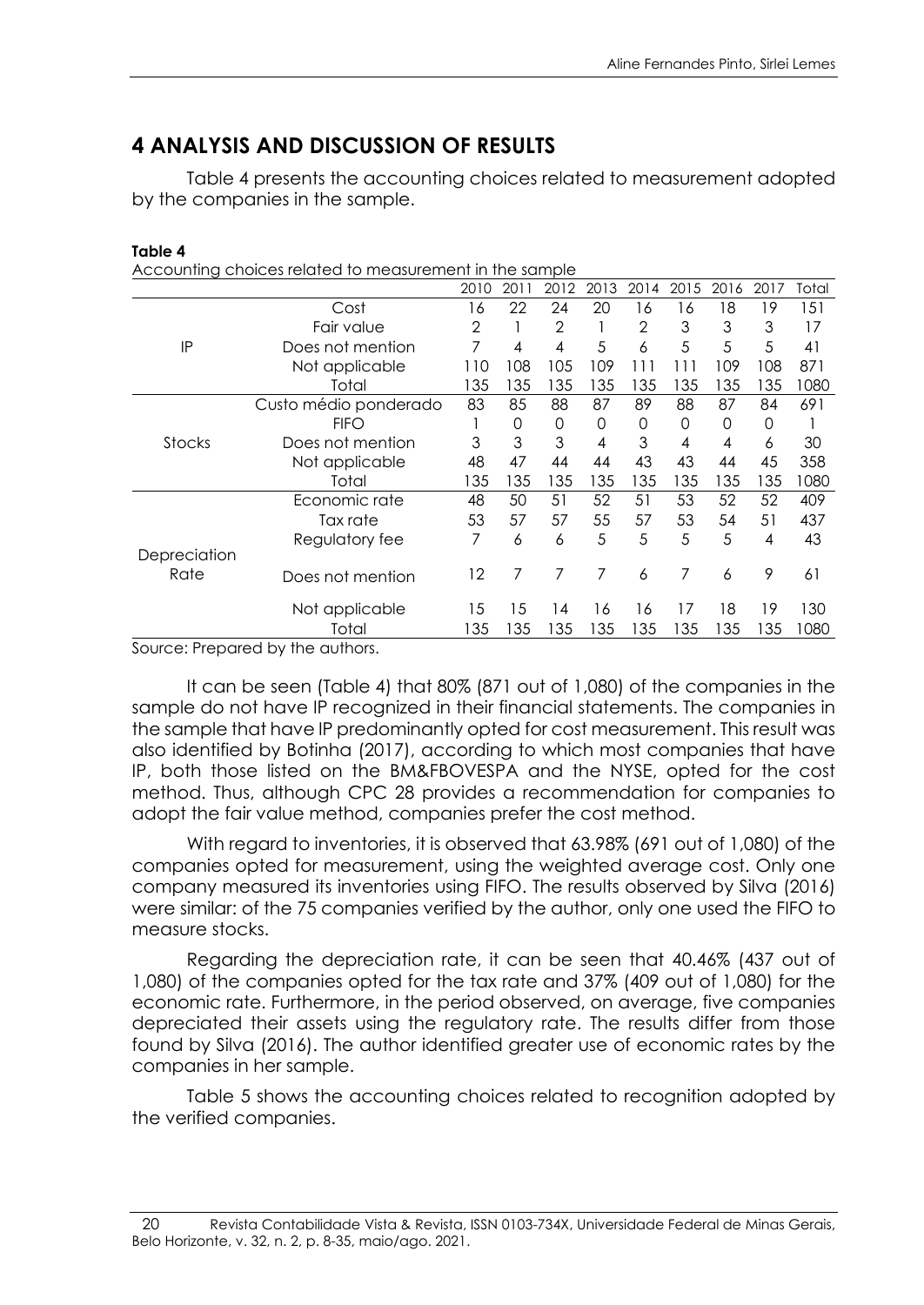| . .<br>۰.<br>۰.<br>٠<br>×<br>w<br>× |  |
|-------------------------------------|--|
|-------------------------------------|--|

Accounting choices related to recognition in the sample

| Accounting choices related to recognition in the sample |                           |                |                |                |                |      |      |                |      |       |
|---------------------------------------------------------|---------------------------|----------------|----------------|----------------|----------------|------|------|----------------|------|-------|
|                                                         |                           | 2010           | 2011           | 2012           | 2013           | 2014 | 2015 | 2016           | 2017 | Total |
|                                                         | Linear                    | 108            | 107            | 108            | 107            | 109  | 107  | 106            | 106  | 858   |
|                                                         | <b>Declining balances</b> | 0              | 0              | 0              | 0              | 0    | 0    | 0              | 0    | 0     |
| Depreciation                                            | Units produced            | $\overline{2}$ | $\overline{2}$ | $\overline{2}$ | $\overline{2}$ | 2    | 2    | $\overline{2}$ | 2    | 16    |
| method                                                  | Does not mention          | 12             | 12             | 11             | 10             | 8    | 9    | 9              | 9    | 80    |
|                                                         | Not applicable            | 13             | 14             | 14             | 16             | 16   | 17   | 18             | 18   | 126   |
|                                                         | Total                     | 135            | 135            | 35             | 35             | 135  | 135  | 135            | 135  | 1080  |
|                                                         | Linear                    | 32             | 37             | 38             | 35             | 30   | 31   | 30             | 33   | 266   |
| Operating                                               | Systematic basis          | 4              | 5              | 4              |                |      | 0    | 0              | 0    | 15    |
| lease                                                   | does not mention          |                | 5              | 6              | 6              | 5    | 5    | 6              | 6    | 46    |
| installments                                            | Not applicable            | 92             | 88             | 87             | 93             | 99   | 99   | 99             | 96   | 753   |
|                                                         | Total                     | 135            | 135            | 135            | 135            | 135  | 135  | 135            | 135  | 1080  |
| Regular                                                 | Data de negociação        | 44             | 45             | 46             | 47             | 44   | 48   | 46             | 49   | 369   |
| purchases                                               | Data de liquidação        | $\overline{2}$ | 3              | 3              | 3              | 2    |      |                | 0    | 15    |
| and sales of                                            | Does not mention          | 0              |                | 0              | $\Omega$       | 0    | ∩    |                | 0    | 2     |
| financial                                               | Not applicable            | 89             | 86             | 86             | 85             | 89   | 86   | 87             | 86   | 694   |
| assets                                                  | Total                     | 135            | 135            | 135            | 135            | 135  | 135  | 135            | 135  | 1080  |
|                                                         | $\cdot$ $\cdot$           |                |                |                |                |      |      |                |      |       |

Source: Prepared by the authors.

As for the depreciation method, 79.44% (858 out of 1080) of the companies in the sample chose to depreciate their assets using the straight-line method. In addition, no company opted for the declining balance method and only two companies opted for the units produced method. The results found by Lemes, Costa and Martins (2018) are similar to those of the present study, that is, the linear method was the most used.

With regard to operating lease installments, approximately 25% (266 out of 1,080) of the companies opted for the straight-line method for recognition in income. On average, three companies opted for another systematic basis. The linear method was also the most used by European companies analyzed by Cole, Branson and Breesch (2013), with about 97% of companies adopting the linear method.

As for the regular purchases and sales of financial assets, 34.16% (369 out of 1,080) of the companies recognize them on the trade date. In the period examined, on average, two companies chose to recognize purchases and sales on the settlement date. Silva (2016) identified the preference of companies to carry out recognition on the negotiation date.

Table 6 shows the accounting choices related to the classification adopted by the companies in the sample.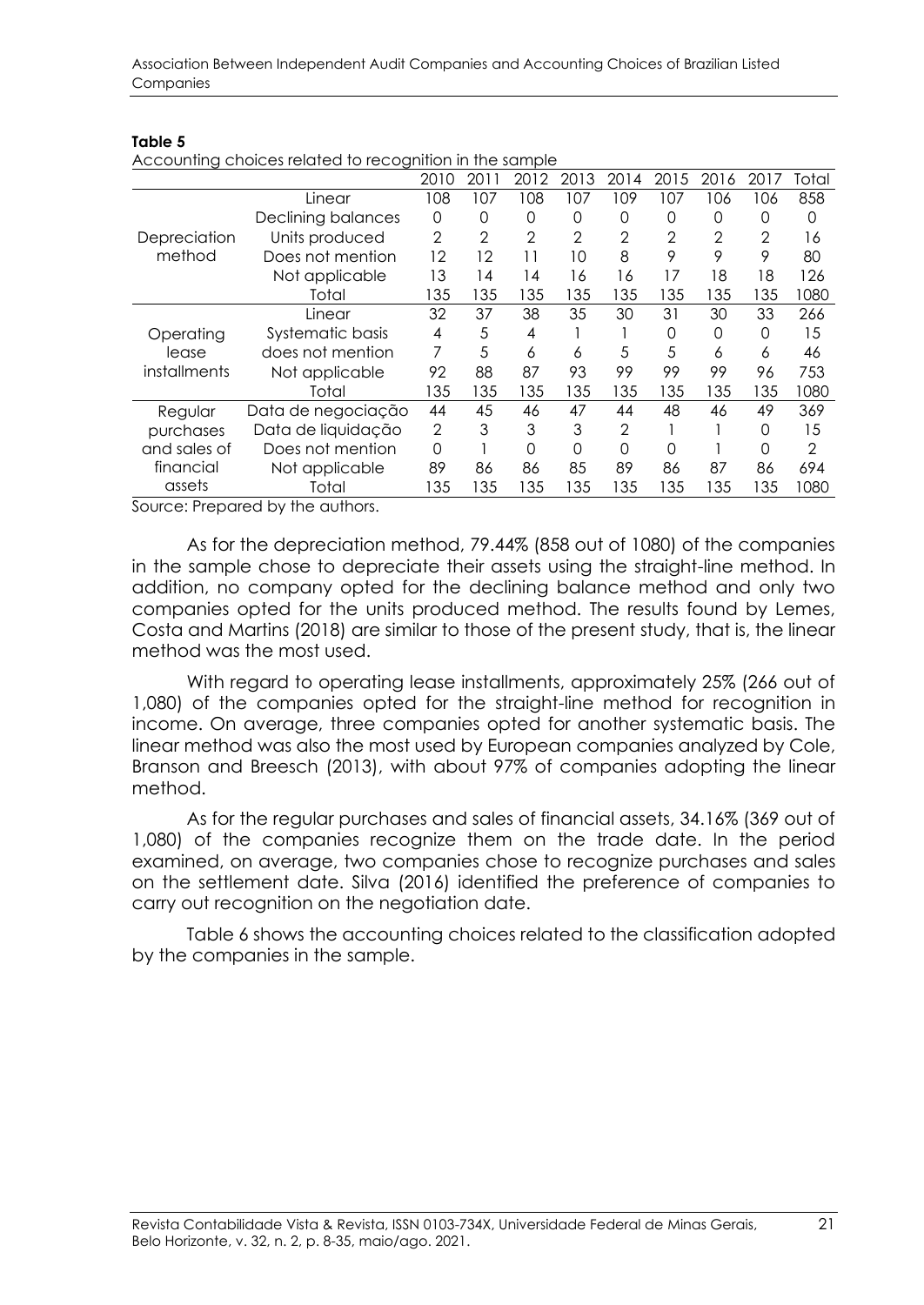| Accounting choices related to sample classification |                  |      |                |                |                |      |      |                |      |       |
|-----------------------------------------------------|------------------|------|----------------|----------------|----------------|------|------|----------------|------|-------|
|                                                     |                  | 2010 | 2011           | 2012           | 2013           | 2014 | 2015 | 2016           | 2017 | Total |
|                                                     | Operational      | 47   | 49             | 48             | 51             | 51   | 54   | 53             | 53   | 406   |
| Interest paid                                       | Financing        | 25   | 28             | 35             | 38             | 40   | 38   | 40             | 38   | 282   |
|                                                     | Does not mention | 54   | 50             | 44             | 38             | 37   | 36   | 35             | 36   | 330   |
|                                                     | Not applicable   | 9    | 8              | 8              | 8              | 7    | 7    | 7              | 8    | 62    |
|                                                     | Total            | 135  | 135            | 135            | 135            | 135  | 135  | 135            | 135  | 1080  |
|                                                     | Operational      | 0    | 0              | 0              | $\overline{2}$ |      |      |                |      | 6     |
|                                                     | Investimento     | 0    | 0              | 0              | $\Omega$       |      |      |                | 2    | 5     |
| Dividends e IE<br>paid                              | Financiamento    | 105  | 106            | 106            | 104            | 102  | 103  | 101            | 99   | 826   |
|                                                     | Does not mention |      |                |                | $\overline{2}$ |      |      | $\overline{2}$ |      | 10    |
|                                                     | Not applicable   | 29   | 28             | 28             | 27             | 30   | 29   | 30             | 32   | 233   |
|                                                     | Total            | 135  | 135            | 135            | 135            | 135  | 135  | 135            | 135  | 1080  |
|                                                     | Operacional      | 18   | 18             | 17             | 21             | 22   | 16   | 17             | 15   | 144   |
|                                                     | Investimento     | 33   | 39             | 43             | 41             | 40   | 45   | 47             | 46   | 334   |
| Dividends e IE                                      | Financiamento    | 3    | $\overline{2}$ | $\overline{2}$ | $\overline{2}$ | 3    | 3    |                | 3    | 19    |
| received                                            | Does not mention | 4    | 5              | 4              | 3              | 3    | 4    | 5              | 5    | 33    |
|                                                     | Not applicable   | 77   | 71             | 69             | 68             | 67   | 67   | 65             | 66   | 550   |
|                                                     | Total            | 135  | 135            | 135            | 135            | 135  | 135  | 135            | 135  | 1080  |

#### **Table 6**

Accounting choices related to sample classification

Source: Prepared by the authors

As for the interest paid, 37% (406 out of 1,080) of the companies in the sample chose to classify it in the operating cash flow. About 26% (282 out of 1080) of companies rated interest paid on financing activities. The results obtained by Cole, Branson and Breesch (2013) were similar to those identified in this study, indicating the classification of interest paid in operating cash flows by 77% of companies, while in financing cash flows the classification was adopted by 20 % of European companies.

With regard to dividends and interest on equity paid, the predominant choice was the cash flow from financing with 77% (826 out of 1,080) of the companies. The results corroborate those found by Costa et al. (2019). The authors identified that approximately 94% of companies rated dividends and interest on equity paid on financing cash flows.

With regard to dividends and interest on equity received, it can be seen that approximately 31% (334 out of 1,080) of the companies opted for their presentation in the investment cash flows. In addition, in the entire period verified, on average, two companies presented dividends and interest on equity received in financing cash flows. No information was found in the explanatory notes regarding the classification of dividends and interest on equity, which differs from what is proposed by the accounting standard. For dividends and interest on equity received, the results of Costa et al. (2019) are similar to those found in this study, demonstrating that 21% of the companies in their sample classify dividends and interest on equity received in investment cash flows.

Table 7 indicates the list of companies under study that are audited by Big Four and non-Big Four audits.

<sup>22</sup> Revista Contabilidade Vista & Revista, ISSN 0103-734X, Universidade Federal de Minas Gerais, Belo Horizonte, v. 32, n. 2, p. 8-35, maio/ago. 2021.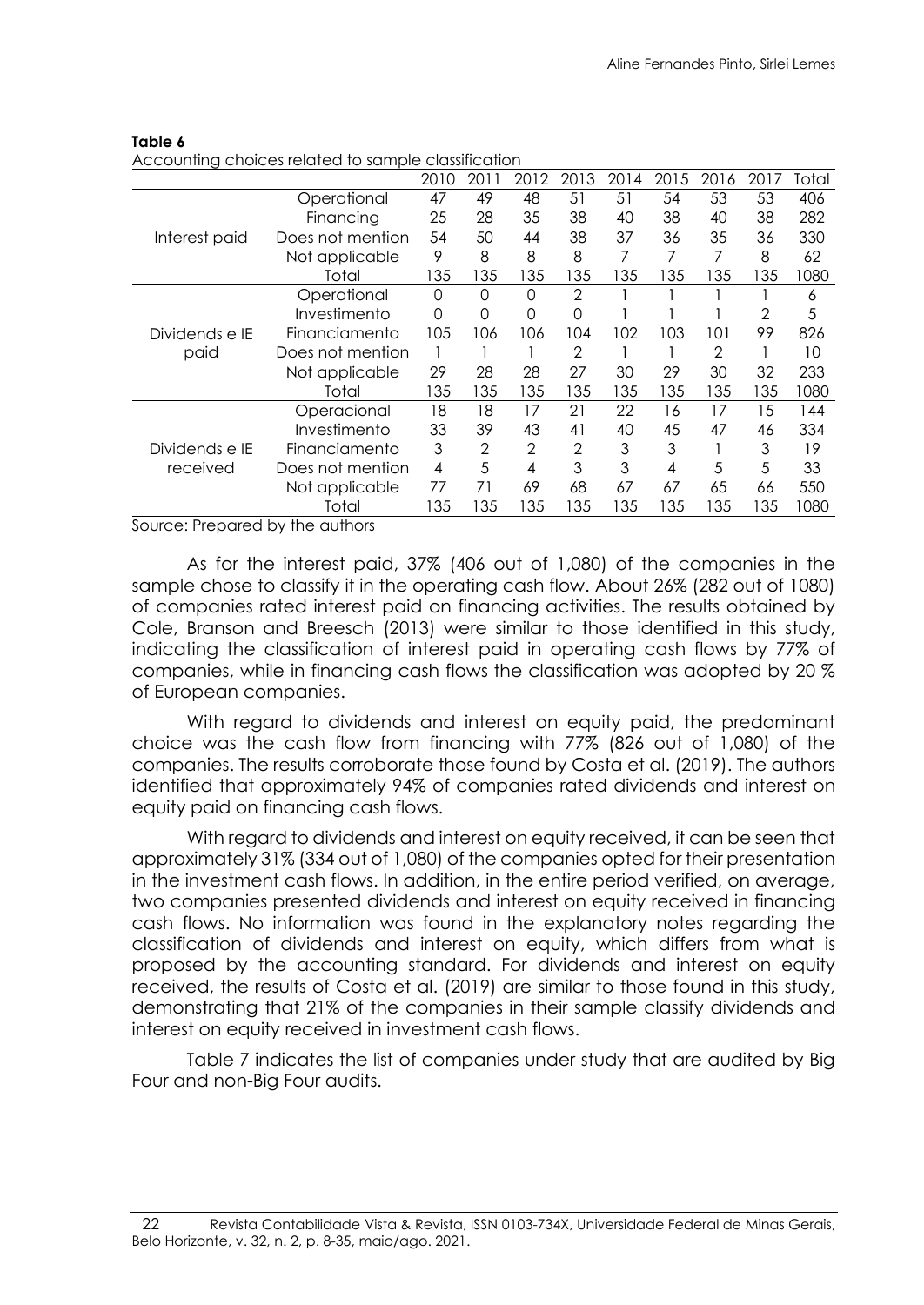| Audit companies Big Four |      |      |      |      |      |      |      |    |       |
|--------------------------|------|------|------|------|------|------|------|----|-------|
| Year                     | 2010 | 2011 | 2012 | 2013 | 2014 | 2015 | 2016 |    | 'otal |
| Big Four                 |      | 06   | 92   |      | 92   |      |      | 82 | 732   |
| No Big Four              | 44   | 29   | 43   | 44   | 43   | 44   | 48   | 53 | 348   |
| "otal                    | 135  | 35   | 35   | 35   | 35   | 35   | -35  |    | 080   |
|                          |      |      |      |      |      |      |      |    |       |

### **Table 7**

Source: Prepared by the authors

During the period analyzed, around 68% (732 out of 1,080) of companies were audited by Big Four companies. The 2011 was the year in which more companies were audited by them. The year in which the fewest companies were audited by a Big Four was 2017.

To test the hypothesis of association between change in accounting practice and change in the audit firm, the Chi-square test was used for each accounting choice under study. Through the Chi-square test, it was also verified whether the fact that the audit firm is a Big Four is associated with the change in the analyzed accounting choices. The identification of the change in accounting choice with the audit firm is related to the quality of the audit service attributed by investors. As stated by DeAngelo (1981) and Francis and Yu (2010), the size of the audit firm may be linked to a higher quality auditing service and, according to Rusmin (2010), the magnitude of earnings management is significantly smaller in companies audited by a Big Four. In this sense, the result identified in this study may be linked to the idea that the Big Four audit firms provide higher quality auditing services.

Table 8 presents the results of the Chi-square test for the accounting choices regarding the IP measurement, inventory measurement and the depreciation rate.

| Change of the abalt film in the measurement of it , inventuries and depreciation rate |                           |     |                |     |            |     |            |
|---------------------------------------------------------------------------------------|---------------------------|-----|----------------|-----|------------|-----|------------|
|                                                                                       |                           |     | Did not change |     | Change     |     | Total      |
|                                                                                       |                           |     | audit firm     |     | audit firm |     |            |
| Measurement of                                                                        | Did not change the choice | 114 | 94.21%         | 39  | 82.98%     |     | 153 91.07% |
|                                                                                       | Changed the choice        |     | 5.79%          | 8   | 17.02%     | 15  | 8.93%      |
| IP                                                                                    | Total                     | 121 | 100%           | 47  | 100%       | 168 | 100%       |
|                                                                                       | Did not change the choice | 518 | 99.04%         | 166 | 98.22%     | 684 | 98.84%     |
| Inventory<br>Measurement                                                              | Changed the choice        | 5   | 0.96%          | 3   | 1.78%      | 8   | 1.16%      |
|                                                                                       | Total                     | 523 | 100%           | 169 | 100%       | 692 | 100%       |
|                                                                                       | Did not change the choice | 666 | 97.94%         | 195 | 93.30%     | 861 | 96.85%     |
| Depreciation<br>Rate                                                                  | Changed the choice        | 14  | 2.06%          | 14  | 6.70%      | 28  | 3.15%      |
|                                                                                       | Total                     | 680 | 100%           | 209 | 100%       | 889 | 100%       |
|                                                                                       |                           |     |                |     |            |     |            |

#### **Table 8**

 $\alpha$  of the qualit firm in the measurement of IP, inventories and depreciation rate

Source: Prepared by the authors

The Chi-square test (p-value =  $0.022$ ) shows that there is an association between changing the audit firm and changes in the measurement of IP in the companies in the sample. It is verified that 17.2% of the companies (Table 8) changed the practice related to the measurement of IP when they changed the audit firm, and 39 companies did not change the practice when they changed the audit firm. However, it is noticed that of the companies that maintained the accounting practice, 94.21% remained with the same audit firm. This result corroborates the idea of DeFond and Jiambalvo (1992) that auditors tend to suggest that the company adopt more conservative accounting choices,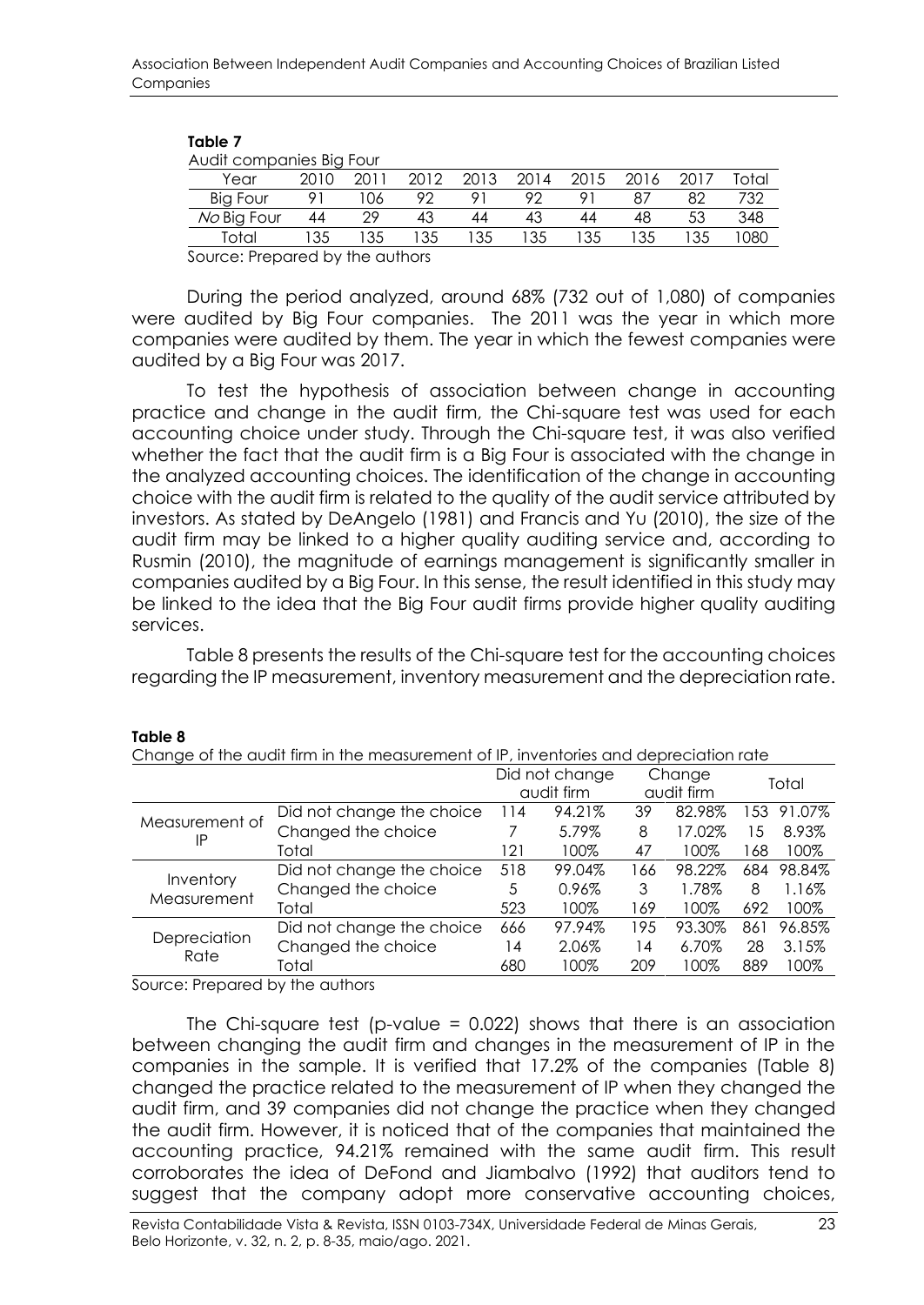considering that the historical cost tends to be more conservative in relation to fair value, since it is less subject. manipulations and is more verifiable when compared to fair value.

Regarding the measurement of inventories, it was detected (Table 8) that only three companies (1.78%) changed the accounting choice when they changed the audit firm. The Chi-square test (p-value = 0.386) does not show an association between the change in choice regarding the measurement of inventories and the change of the audit firm. It is possible to identify that, when measuring their inventories by the weighted average cost, companies are opting for a more conservative option, since, when compared to FIFO, the weighted average cost tends to reduce the company's result.

The Chi-square test (p-value = 0.001) points out (Table 8) that the change in accounting practice related to the depreciation rate is associated with the change of the audit firm. Of the companies analyzed, 14 (6.70%) chose to change the depreciation rate when there was replacement of the audit firm. However, most companies (97.94%) chose to make the same accounting choice while being audited by the same audit firm. It is noteworthy that 40% of the companies analyzed tended to opt for the tax depreciation rate, a choice that is presumed to be more conservative – a result that also reinforces the idea that auditors tend to suggest accounting practices that lead to a reduction in the result.

Table 9 shows the results of the Chi-square test for the accounting choices regarding the depreciation method, operating lease installments and operating lease installments.

| Depreciation                           |                           | Did not<br>change audit<br>firm |        | Changed the<br>audit firm |        | Total |            |
|----------------------------------------|---------------------------|---------------------------------|--------|---------------------------|--------|-------|------------|
| method                                 | Did not change the choice | 660                             | 99.10% | 202                       | 97.12% |       | 862 98.63% |
|                                        | Changed the choice        | 6                               | 0.90%  | 6                         | 2.88%  | 12    | 1.37%      |
|                                        | Total                     | 666                             | 100%   | 208                       | 100%   | 874   | 100%       |
|                                        | Did not change the choice | 201                             | 93.93% | 57                        | 85.07% | 258   | 91.81%     |
| Operating lease<br><i>installments</i> | Changed the choice        | 13                              | 6.07%  | 10                        | 14.93% | 23    | 8.19%      |
|                                        | Total                     | 214                             | 100%   | 67                        | 100%   | 281   | 100%       |
| Regular purchases                      | Did not change the choice | 270                             | 93.43% | 74                        | 77.89% | 344   | 89.58%     |
| and sales of                           | Changed the choice        | 19                              | 6.57%  | 21                        | 22.11% | 40    | 10.42%     |
| financial assets                       | Total                     | 289                             | 100%   | 95                        | 100%   | 384   | 100%       |
| Source: Prenared by the authors        |                           |                                 |        |                           |        |       |            |

#### **Table 9**

Change of the audit firm in the depreciation method, operating lease installments and operating lease installments

Source: Prepared by the authors.

Regarding the depreciation method, the Chi-square test (p-value = 0.032) points out (Table 9) the existence of an association between the change in the audit firm and the recognition of the depreciation method. The number of companies that changed the depreciation method and, at the same time, the audit company, is only six companies. It is noticed that 660 companies (99.10%) maintained the same accounting practice during the period in which they continued with the audit firm. It is noteworthy that the sample companies predominantly adopted the straight-line method to depreciate their assets. This preference indicates the option for a less conservative accounting choice, since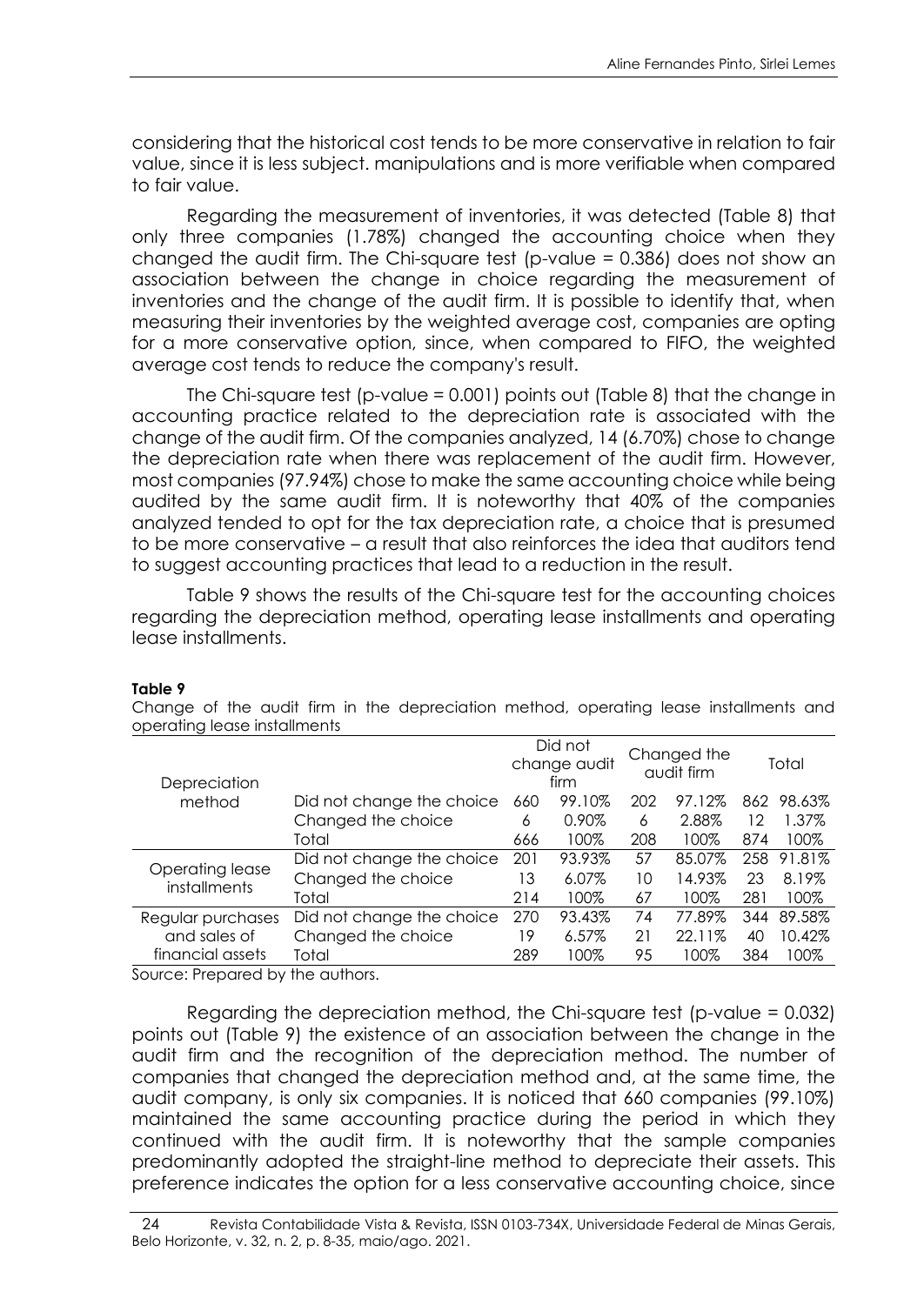the linear method tends to increase the result when compared to the declining balance and units produced method. Silva (2016) states that the propensity of companies to depreciate their assets using the straight-line method can be explained by the preference for keeping the accounting practice used before IFRS adoption, when accounting standards were linked to tax standards in Brazil.

Through the Chi-square test (p-value = 0.021), it was identified (Table 9) the existence of an association between the change in the recognition of operating lease installments and the change in the audit firm. It is possible to notice that 14.93% of the companies verified changed the accounting choice when they also changed the audit firm. However, the percentage of companies that maintained the same accounting practice while retaining the audit firm is 93.93%. Complementarily, the companies' preference for the straight-line method in the recognition of operating lease installments stands out – a choice that can be considered less conservative. The preference of companies for adopting the straight-line method in recognizing operating lease installments can be explained by the recommendation in CPC 06 for adopting this practice.

With regard to the recognition of regular purchases and sales of financial assets, (Table 9) 21 companies (22.11%) that changed the audit also changed their accounting practice. The Chi-square test (p-value = 0.000) reveals an association between changing the audit firm and changing the choice of recognizing regular purchases and sales of financial assets. However, as for the choices previously verified, it is clear that, predominantly during the period in which the companies kept the same audit firm, they also remained with the same accounting choice. Recognition on the negotiation date is highlighted as a preponderant choice, a choice considered more conservative as it tends to reduce results. This result strengthens DeFond and Jiambalvo's (1992) idea that auditors suggest the adoption of more conservative accounting choices.

Table 10 indicates the results of the Chi-square test for the accounting choices regarding the classification of interest paid, classification of dividends and interest on equity paid, and classification of dividends and interest on equity received.

#### Did not change the audit firm Changed the nangca me<br>audit firm Total Interest paid Did not change the choice 491 93.52% 140 85.89% 631 91.72% Changed the choice 34 6.48% 23 14.11% 57 8.28% Total 525 100% 163 100% 688 100% Dividends e IE paid Did not change the choice 625 96.60% 186 97.89% 811 96.89% Changed the choice 22 3.40% 4 2.11% 26 3.11% Total 647 100% 190 100% 837 100% Dividends e IE received Did not change the choice 333 87.40% 91 78.45% 424 85.31% Changed the choice 48 12.60% 25 21.55% 73 14.69% Total 381 100% 116 100% 497 100%

### **Table 10**

Change in the audit firm and classification of interest paid, dividends and interest on equity paid and dividends and interest on equity received

Source: Prepared by the authors.

Regarding the classification of interest paid, the Chi-square test (p-value = 0.002) demonstrates an association between the change in the classification of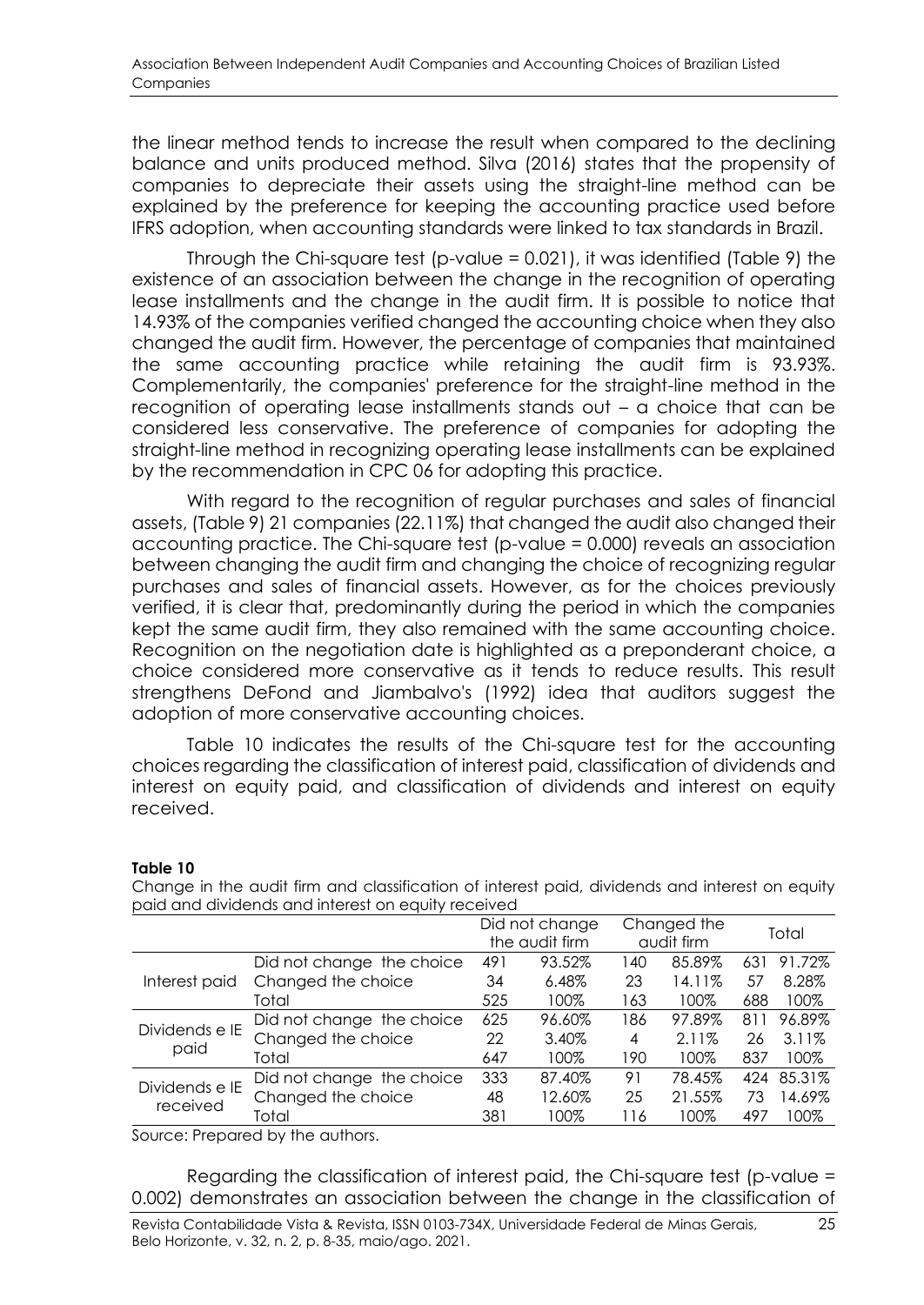interest paid and the change of the audit firm. It can be seen (Table 10) that 23 companies (14.11%), when they changed their audit firm, also changed their accounting practice. However, 491 companies kept the same audit firm and maintained the same accounting practice. However, 85.89% of the companies kept the same accounting practice even though they changed the audit firm. The classification of interest paid as operating cash flow was the most adopted by the verified companies. This option is considered more conservative as it leads to a reduction in operating cash flows, a result that also corroborates DeFond and Subramanyam (1998), indicating that auditors may prefer more conservative accounting methods.

As for the classification of dividends and interest on equity paid, it could be identified that only four companies (2.11%) changed the accounting practice when they changed the audit firm. Through the Chi-square test (p-value = 0.366) an association was not observed between the change in the audit firm and the change in the classification of dividends and interest on equity paid. It is noteworthy that 186 of the companies chose to change the accounting choice during the period in which they did not change the audit firm. However, most companies that kept the accounting practice also kept the audit firm. In addition, most companies opted to classify dividends and interest on equity paid as financing cash flow – a choice considered less conservative.

Regarding the classification of dividends and interest on equity received, the Chi-square test (p-value = 0.021) indicates (Table 10) an association between the change in the classification of dividends and interest on equity received and the change in the audit firm. It is noted that 25 of the companies changed the accounting practice when they changed the audit firm. However, 333 companies (87.40%), while maintaining the audit firm, also maintained the same accounting practice, and 78.45% of the companies kept the accounting practice even with the change of the audit firm. The classification of dividends and interest on equity received as cash flow from investments was the most adopted practice by the companies under study. Such result indicates a preference of auditors for choices that reduce the result, corroborating the statements of DeFond and Subramanyam (1998).

In general, the results obtained on the relationship between accounting choices and auditing show the existence of an association between changes in audit firms and changes in accounting choices, since the Chi-square test indicated an association for seven of the accounting choices studied, namely: the measurement of IP, the depreciation rate, the depreciation method, the recognition of operating lease installments, the recognition of regular purchases and sales of financial assets, the classification of interest paid and the classification of dividends and IE received. In addition, it was identified that five (IP measurement, inventory measurement, depreciation rate, classification of interest paid and classification of dividends and interest on equity received) out of the nine verified accounting choices indicate the predominance of the option by the most conservative criterion. This result may be an indication that auditors tend to suggest the option for a more conservative accounting choice, since, of the five practices investigated in which the option was the most conservative method, four are associated with changing the audit firm. It is also noteworthy that the accounting choices that have a predominance of option for a conservative criterion are linked to the measurement of accounting events and the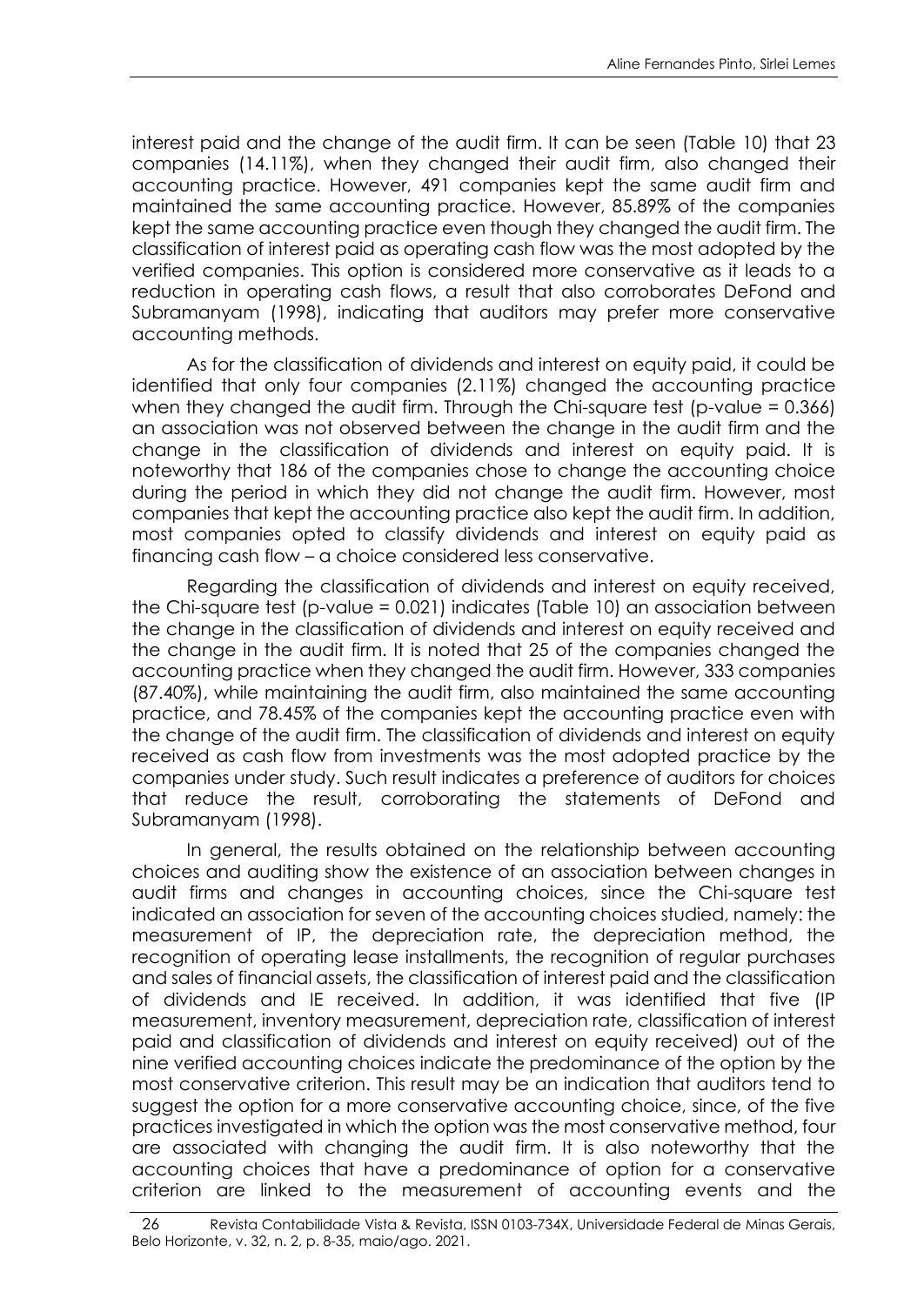classification of items in the DFC, that is, they refer to items that directly impact the result and the flow operating cash flow.

Next, the Chi-square test was performed in order to verify whether the fact that the audit firm is a Big Four is associated with changing accounting choices.

Table 11 shows the results of the Chi-square test for the change in the measurement of IP, measurement of inventories and depreciation rate and the Big Four.

### **Table 11**

Big Four or not Big Four and change in the measurement of IP, inventories and depreciation rate

|                          |                           | Not Big Four |        | <b>Big Four</b> |        | Total |        |
|--------------------------|---------------------------|--------------|--------|-----------------|--------|-------|--------|
| ΙP<br>Measurement        | Did not change the choice | 60           | 96.77% | 93              | 87.74% | 153   | 91.07% |
|                          | Changed the choice        | 2            | 3.23%  | 13              | 12.26% | -5    | 8.93%  |
|                          | Total                     | 62           | 100%   | 106             | 100%   | 168   | 100%   |
| Inventory<br>measurement | Did not change the choice | 232          | 100%   | 452             | 98.26% | 684   | 98.84% |
|                          | Changed the choice        |              | 0%     | 8               | 1.74%  | 8     | 1.16%  |
|                          | Total                     | 232          | 100%   | 460             | 100%   | 692   | 100%   |
| Depreciation<br>Rate     | Did not change the choice | 264          | 97.06% | 597             | 96.76% | 861   | 96.85% |
|                          | Changed the choice        | 8            | 2.94%  | 20              | 3.24%  | 28    | 3.15%  |
|                          | Total                     | 272          | 100%   | 617             | 100%   | 889   | 100%   |

Source: Prepared by the authors.

The Chi-square test (p-value =  $0.047$ ) shows (Table 11) that there is an association between the fact that the audit firm is a Big Four and changes in the measurement of IP in the analyzed companies. It appears that 13 of the companies that changed the practice related to the measurement of IP were audited by a Big Four. In addition, 93 companies (87.74%) that maintained the accounting practice are audited by a Big Four. Of the companies that are not audited by Big Four companies, around 96.77% (60 companies) chose not to change the practice related to the measurement of IP. As observed with the change in audit firms, it is clear that the companies under study predominantly prioritize maintaining the same accounting practice in the case of measuring IP.

Regarding the measurement of inventories, the Chi-square test (p-value = 0.043) reveals (Table 11) an association between the change in measurement of inventories and the Big Four audit. It is noticed that all eight companies that changed their accounting practices were audited by a Big Four. However, 100% of the companies maintained the accounting practice when they were not audited by a Big Four. Although few companies have made different accounting choices, the results show that, for the measurement of inventories, the audit firm being a Big Four can be a factor that is associated with the decision for an accounting method, since when companies were not audited by a Big Four all maintained the same option.

As for the change in the depreciation rate, it could be identified (Table 11) that 20 of the companies that changed their accounting practice had a Big Four as their audit firm. The Chi-square test (p-value = 0.813) does not demonstrate an association between the change in depreciation rate and the Big Four audit. It is noteworthy that 264 of the companies that chose to maintain the previous accounting practice had a Big Four as their audit firm. However, it is clear that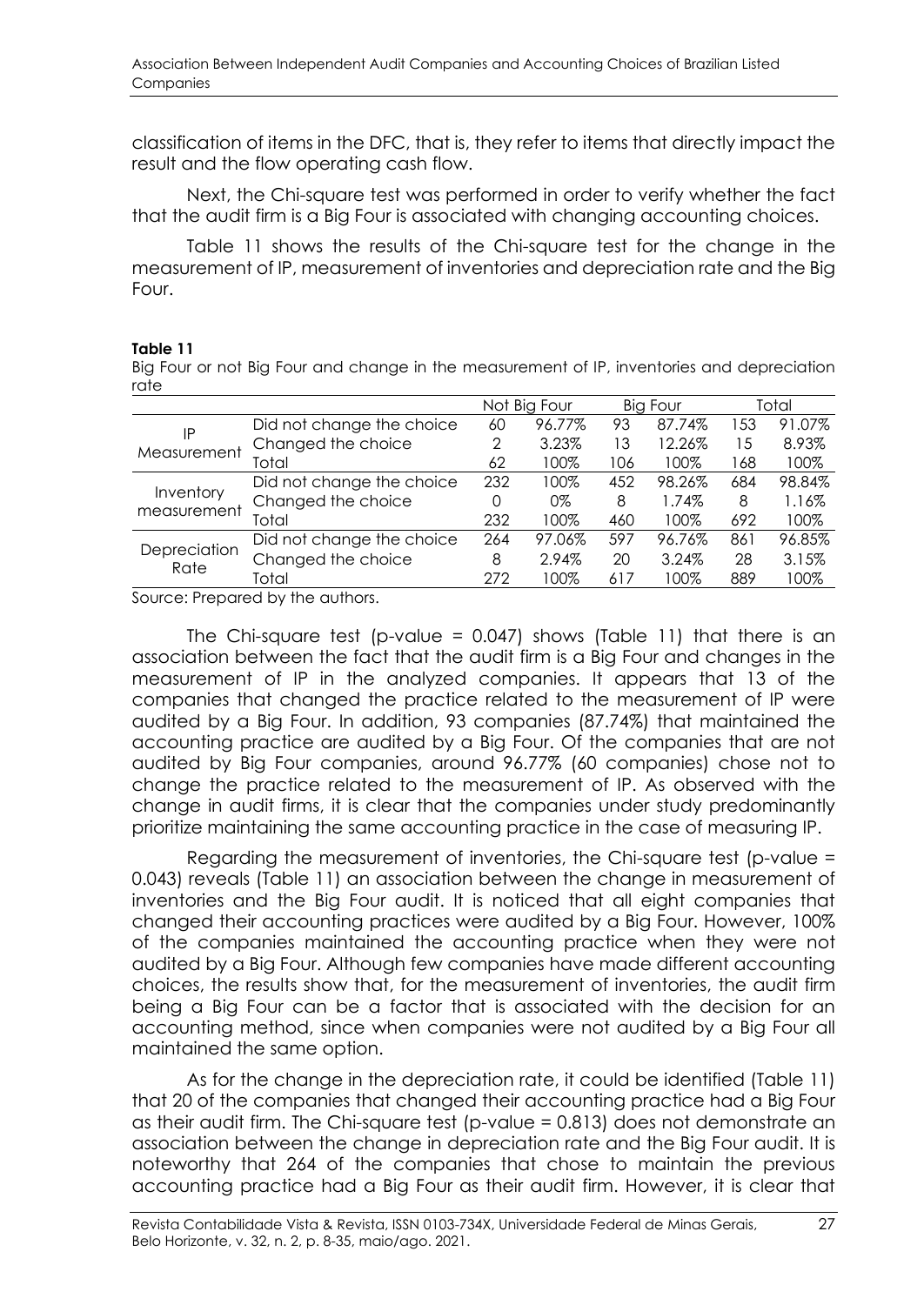97.06% of companies not audited by a Big Four made the same accounting choice. This result differs from that found by Silva (2016). The author found an association between the depreciation rate and the Big Four audit. In addition, the companies analyzed by the author showed preference for the economic rate, a result that differs from that observed in the present study, whereby the companies in the sample mostly adopted the tax rate. A possible explanation for the choice of most companies for the tax rate may be related to the influence of tax rules on accounting in Brazil.

Table 12 presents the results for the Chi-square test for the Big Four audit and the change in the depreciation method, operating lease installments and regular purchases and sales of financial assets.

#### **Table 12**

Big Four or not Big Four and change in depreciation method, operating lease installments and regular purchases and sales of financial assets

|                                                    |                                                            |     | Not Big Four |     | Big Four              |     | Total             |
|----------------------------------------------------|------------------------------------------------------------|-----|--------------|-----|-----------------------|-----|-------------------|
|                                                    | Did not change the choice 263 98.50% 599 98.68% 862 98.63% |     |              |     |                       |     |                   |
| Depreciation Method                                | Changed the choice                                         | 4   | 1.50%        | 8   | 1.32%                 | 12  | 1.37%             |
|                                                    | Total                                                      | 267 | 100%         | 607 | 100%                  | 874 | 100%              |
|                                                    | Did not change the choice                                  | 27  | 87.10%       | 231 |                       |     | 92.40% 258 91.81% |
| Operating lease<br>installments                    | Changed the choice                                         | 4   | 12.90%       | 19  | 7.60%                 | 23  | 8.19%             |
|                                                    | Total                                                      | 31  | 100%         | 250 | 100%                  | 281 | 100%              |
|                                                    | Did not change the choice                                  | 92  | 90.20%       |     | 252 89.36% 344 89.58% |     |                   |
| Regular purchases and<br>sales of financial assets | Changed the choice                                         | 10  | 9.80%        | 30  | 10.64%                | 40  | 10.42%            |
|                                                    | Total                                                      | 102 | 100%         | 282 | 100%                  | 384 | 100%              |
| $\sim$ $\sim$ $\sim$ $\sim$ $\sim$ $\sim$          | .                                                          |     |              |     |                       |     |                   |

Source: Prepared by the authors.

The Chi-square test (p-value = 0.833) points out (Table 12) the non-existence of an association between the audit performed by a Big Four and the change in the depreciation method. Although the Chi-square test does not indicate an association between the audit performed by a Big Four and the change in the depreciation method, it is clear that 1.32% of the companies observed adopted a different accounting practice when audited by a Big Four. However, the percentage of companies that maintained the same practice related to the depreciation method is 98.68%. We highlight the considerable percentage of 98.50% of companies that were not audited by a Big Four and maintained the same accounting choice.

The Chi-square test (p-value =  $0.310$ ) points out (Table 12) that there is no association between the fact that the audit firm is a Big Four and changes in the recognition of operating lease installments in the analyzed companies. It appears that 19 of the companies opted for a different practice, related to the recognition of installments of the operational leasing when they were audited by a Big Four. In addition, it is clear that 231 of the companies (92.40%) that maintained the same accounting practice were audited by a Big Four. Of the companies that were not audited by Big Four companies, around 87.10% chose not to change their accounting practices.

As for the recognition of regular purchases and sales of financial assets, it was possible to identify (Table 12) that 30 of the 40 companies that changed their accounting practices were audited by a Big Four company. By the result of the Chi-square test (p-value = 0.813) no association was observed between the Big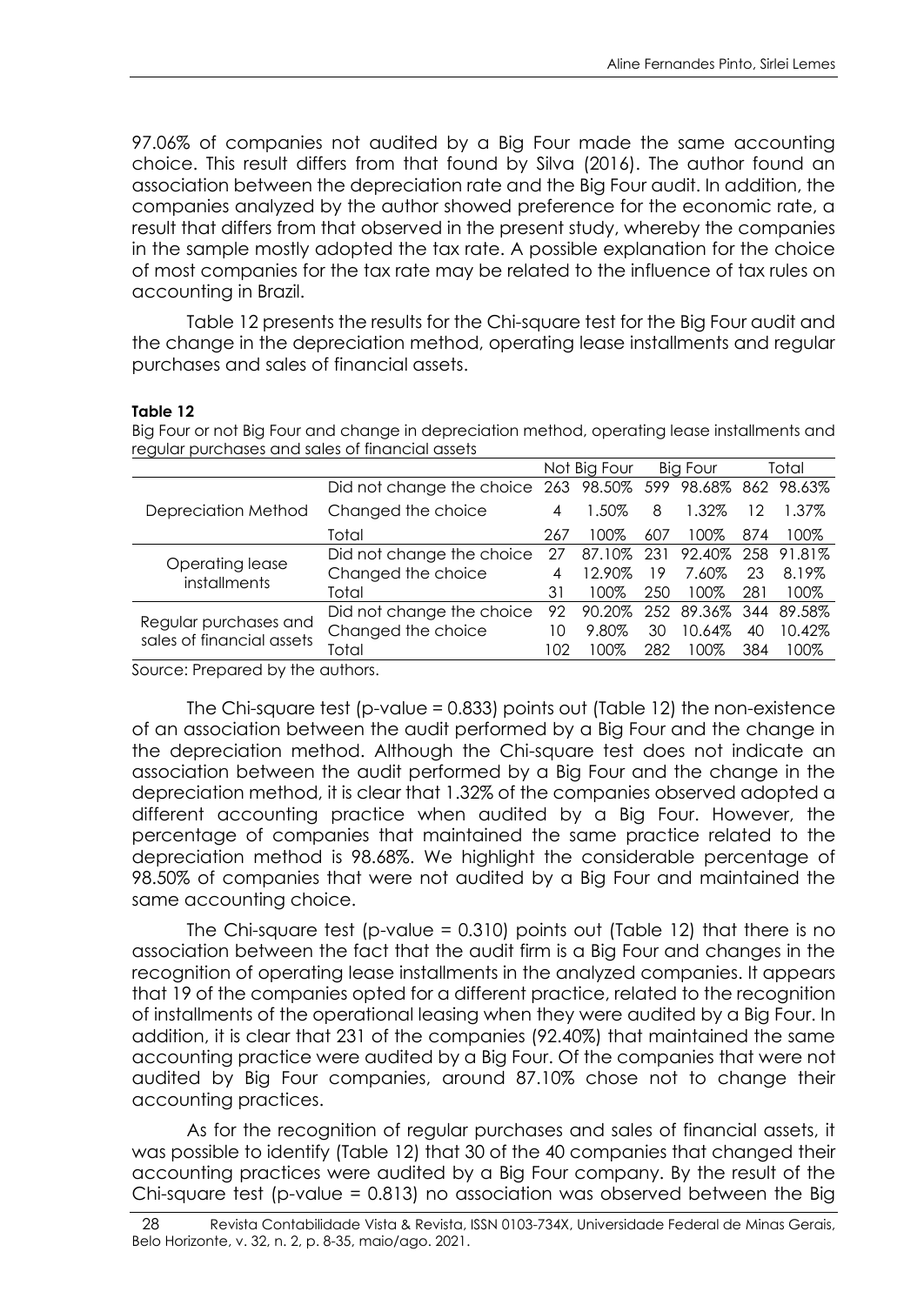Four audit firm and the change in the recognition of regular purchases and sales of financial assets. It is noteworthy that most companies (89.36%) that chose not to change the accounting practice were audited by a Big Four. In addition, it is clear that of the companies that were not audited by a Big Four, about 90.20% maintained the same practice related to the recognition of regular purchases and sales of financial assets.

Table 13 shows the results of the Chi-square test for accounting choices regarding the classification of interest paid, dividends and interest on equity paid and dividends and interest on equity received.

### **Table 13**

Big Four or not Big Four and classification of interest paid, dividends and interest on equity paid and dividends and interest on equity received

|                       |                           |     | Not Big Four |     | Big Four       |     | Total      |
|-----------------------|---------------------------|-----|--------------|-----|----------------|-----|------------|
|                       | Did not change the choice | 93  | 93%          |     | 538 91.50%     | 631 | 91.72%     |
| Interest paid         | Changed the choice        |     | 7%           | 50  | 8.50%          | 57  | 8.28%      |
|                       | Total                     | 100 | 100%         | 588 | 100%           | 688 | 100%       |
|                       | Did not change the choice | 178 | 94.18%       |     | 633 97.69% 811 |     | 96.89%     |
| Dividends and IE paid | Changed the choice        | 11  | 5.82%        | 15  | 2.31%          | 26  | 3.11%      |
|                       | Total                     | 189 | 100%         | 648 | 100%           | 837 | 100%       |
| Dividends and IE      | Did not change the choice | 76  | 85.39%       | 348 | 85.29%         |     | 424 85.31% |
| received              | Changed the choice        | 13  | 14.61%       | 60  | 14.71%         | 73  | 14.69%     |
|                       | Total                     | 89  | 100%         | 408 | 100%           | 497 | 100%       |
|                       |                           |     |              |     |                |     |            |

Source: Prepared by the authors.

Regarding the classification of interest paid, the Chi-square test (p-value = 0.614) indicated (Table 13) that there is no association between the change in the classification of interest paid and the Big Four audit. It is noticed that, of a total of 57 companies that changed their accounting practices, 50 were audited by a Big Four. When not audited by a Big Four, 7% of companies adopted a different accounting practice, and 93% (538 companies) maintained the previous practice.

The Chi-square test (p-value =  $0.015$ ) demonstrates that there is an association between the fact that the audit firm is a Big Four and changes in the classification of dividends and interest on equity in the analyzed companies. It is verified that 2.31% (15 companies) of the companies that changed the choice related to the classification of dividends and interest on equity were audited by a Big Four. Additionally, it is noticed that 633 companies (97.69%) that maintained the accounting practice are audited by a Big Four. About the companies that are not audited by Big Four companies, around 94.18% did not change the practice of classifying dividends and interest on equity.

As for the classification of dividends and interest on equity received, it was possible to identify (Table 13) that out of 73 companies that changed their accounting practices, 60 (14.71%) were audited by a Big Four. The Chi-square test (p-value = 0.981) shows that an association between the Big Four audit firm and the change in the classification of dividends and interest on equity received was not verified. It is noticed that 348 (85.29%) of the companies that chose not to change the accounting practice were audited by a Big Four. In addition, it is possible to verify that about the companies that were not audited by a Big Four, around 85.39% maintained the choice related to the classification of dividends and interest on equity received.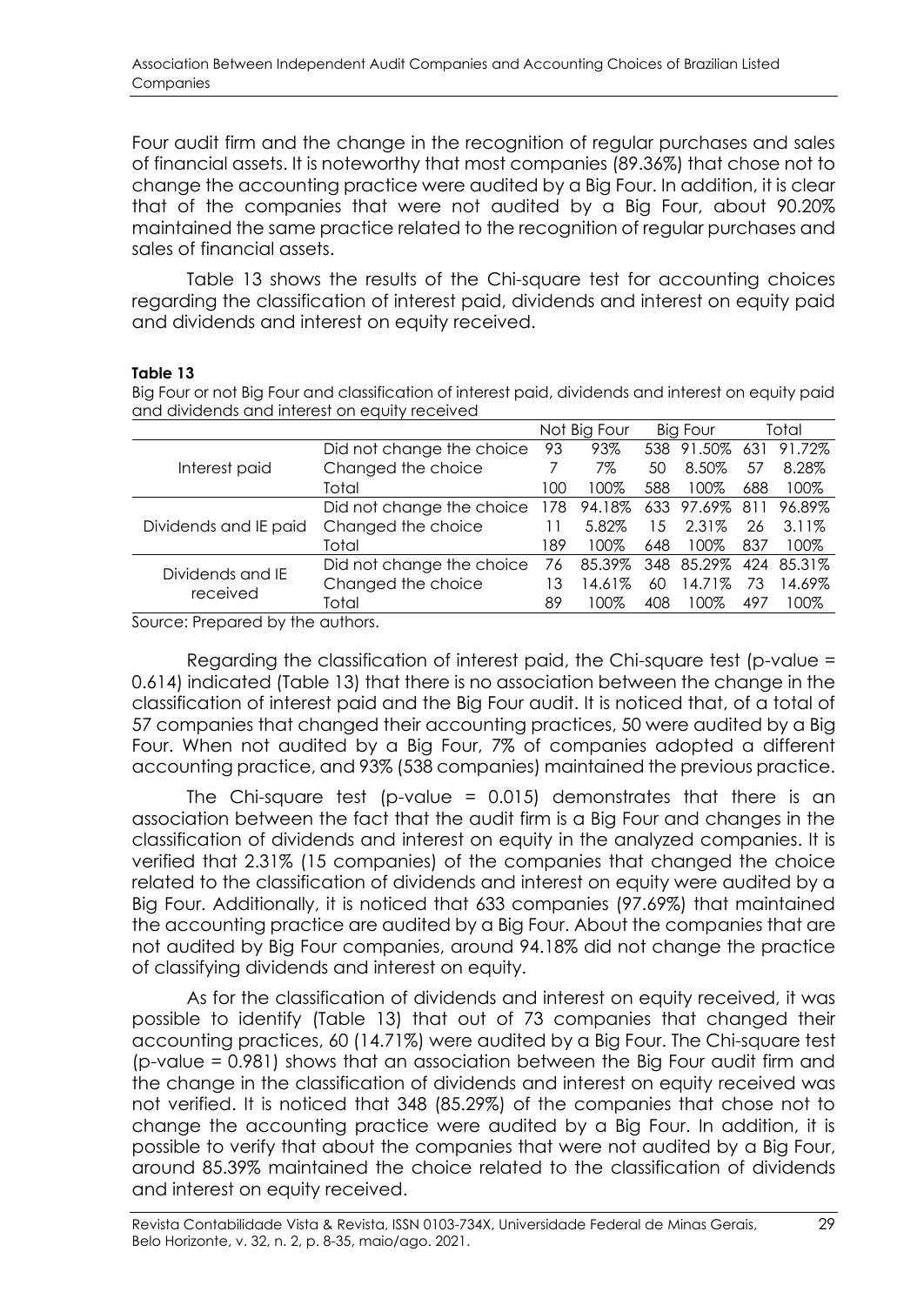Regarding the change in accounting choice and the Big Four audit, it is clear that, of the nine choices investigated, the choices related to the measurement of PPI, measurement of inventories and classification of dividends and interest on equity paid demonstrated to be associated with the fact that the company audit whether or not a Big Four. It is interesting to note that the accounting choices that were not associated with changing the audit firm are associated with the fact that the audit is a Big Four, which may indicate that the Big Four can defend, for their clients, accounting practices that are similar.

### **5 FINAL CONSIDERATIONS**

The audit plays an important role in the companies' management process, as it validates the financial information prepared by the administration. However, for users to maintain confidence in the information disclosed, the audit must be considered independent. There is the possibility that the auditors act as consultants in the companies they audit, being able to directly influence the preparation of the financial statements and, consequently, the decision for one or another accounting method. Furthermore, it is understood that auditors tend to suggest that companies adopt more conservative accounting choices, as these choices reduce the risk of litigation for auditors. However, if the audited company considers that another auditor is less conservative, it may choose to change the auditor. This research aimed to identify the association between independent audit firms and accounting choices, considering the practice of audit firms to also participate in the process of preparing the financial statements.

In general, there was evidence of an association between changes in the companies responsible for auditing and changes in accounting practices, given the possibility of choices, confirming the study's hypothesis. For nine choices that were the focus of the study, it was identified, by the Chi-Square Test, that seven accounting choices were changed with the change of the audit firm, namely: the IP measurement, the depreciation rate, the depreciation method, recognition of operating lease installments, recognition of regular purchases and sales of financial assets, classification of interest paid and classification of dividends and interest on equity received.

Based on the effect on results and cash flow, the investigated choices were classified as more conservative or less conservative. Thus, it was possible to identify that, of the nine accounting choices verified, five (measurement of IP, measurement of inventories, depreciation rate, classification of interest paid and classification of dividends and interest on equity received) were more conservative and four of these are associated with the change in audit firm. This evidence indicates that changing the audit firm can lead to more conservative practices at first, with effects on results and operating cash flow.

In order to verify the participation of the Big Four audit firms in the changes in accounting choices, it was found that four of the nine choices investigated are related to whether the audit firm is a Big Four or not, in addition to companies audited by a Big Four did not change accounting choices.

Overall, the findings of the study have some theoretical and practical implications. First, it is an indication that, in Brazil, the role of the auditor may be going beyond the assessment of the financial statements, through participation in

<sup>30</sup> Revista Contabilidade Vista & Revista, ISSN 0103-734X, Universidade Federal de Minas Gerais, Belo Horizonte, v. 32, n. 2, p. 8-35, maio/ago. 2021.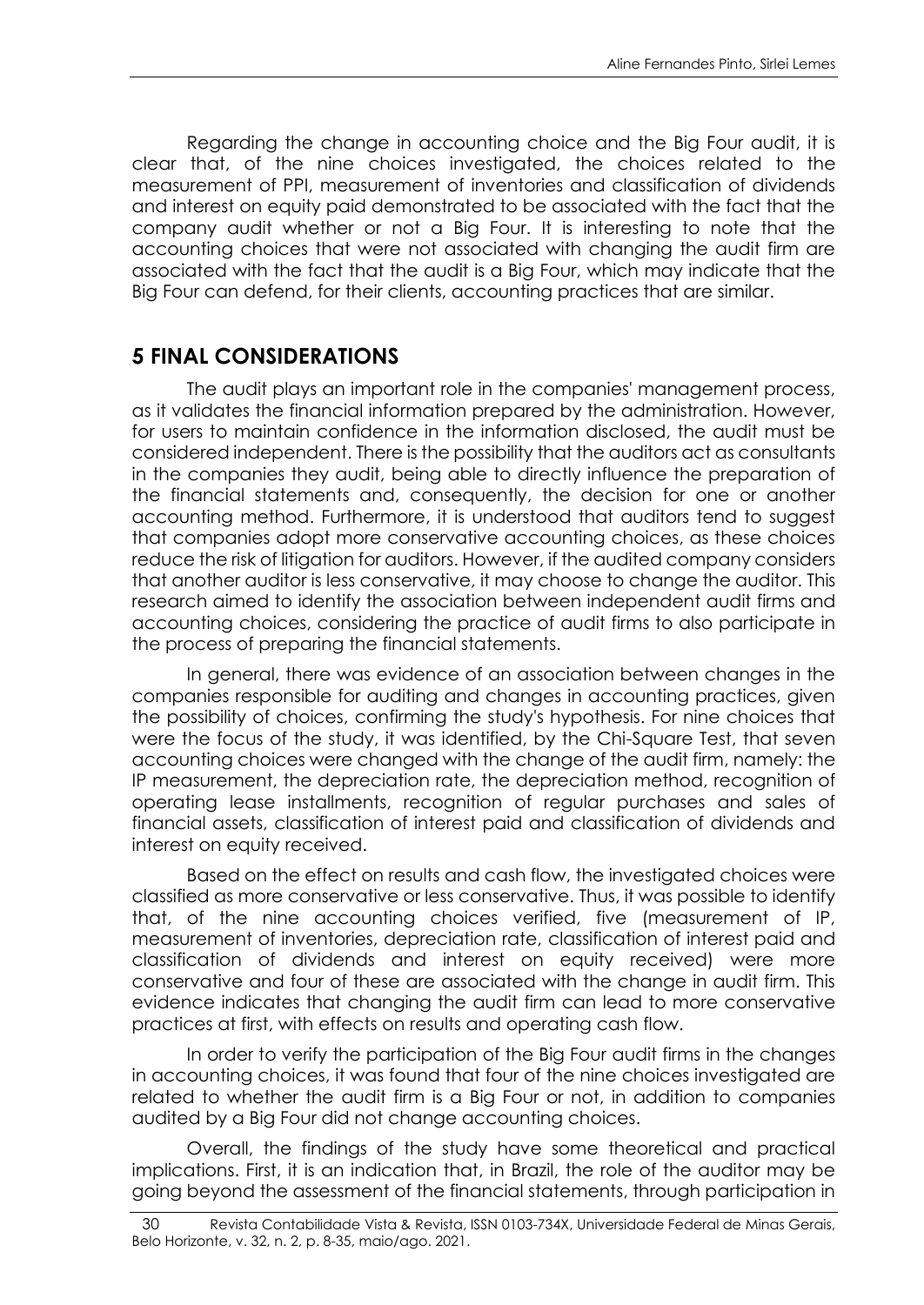the preparation of these statements based on the influence on the client's accounting choice. The second implication is the tendency, in the change of audit company, for accounting choices to be more conservative, signaling that the change of audit may not be motivated by the agreement with practices that would increase the result and the clients' cash flow. Finally, it became clear that the Big Four audit firms would not promote changes in accounting practices when taking on a new client.

These results allow us to estimate that there are standards of accounting practices adopted by this group of audit firms, which, indirectly and improperly, regarding the role of the auditor, ends up promoting comparability and, consequently, the convergence of accounting practices within the country. As a whole, the evidence from the study allows us to infer that the Big Four being associated, in the literature, with the best quality of audit services and less management of results, better quality of audited reports, and consequently, greater market reliability, it is it is assumed that the practices adopted by companies audited by the Big Four can be validated as being of quality. Even though this research is not intended to indicate the best accounting choice for companies, the prevalence of the same practices by companies audited by the Big Four may refer to a standardization of accounting practices certified by audit and considered of quality.

The need for caution in generalizing the results is highlighted, given the number of accounting choices verified. Additionally, the presumed association between auditors and accounting choices was detected only based on published financial statements, that is, no interviews or other structured contact were carried out with these professionals. The relationship between the choices made by the companies, mediated by the audit, and the quality of accounting information was not the focus of the research, giving rise to more studies about the subject.

### **REFERENCES**

- Ali, M. J.; Ahmed, K. (2017). Determinants of accounting policy choices under international accounting standards: Evidence from South Asia. Accounting Research Journal, 30(4), 430-446. DOI: https://doi.org/10.1108/ARJ-02-2015- 0020
- Astami, E. W.; Tower, G. (2006). Accounting-policy choice and firm characteristics in the Asia Pacific region: An international empirical test of costly contracting theory. The International Journal of Accounting, 41(1), 1-21. DOI: https://doi.org/10.1016/j.intacc.2005.12.004
- Beattie, V.; Fearnley, S.; Brandt, R. (2000). Behind the audit report: a descriptive study of discussions and negotiations between auditors and directors. International Journal of Auditing, 4(2), 177-202. DOI: https://doi.org/10.1111/1099-1123.00312
- Botinha, R. A.; Lemes, S. (2017). Comparabilidade das escolhas contábeis em propriedades para investimentos de empresas listadas na BM&FBOVESPA e NYSE. Contabilidade, Gestão e Governança, 20(1), 113-132, 2017. DOI: http://dx.doi.org/10.21714/1984-3925\_2017v20n1a7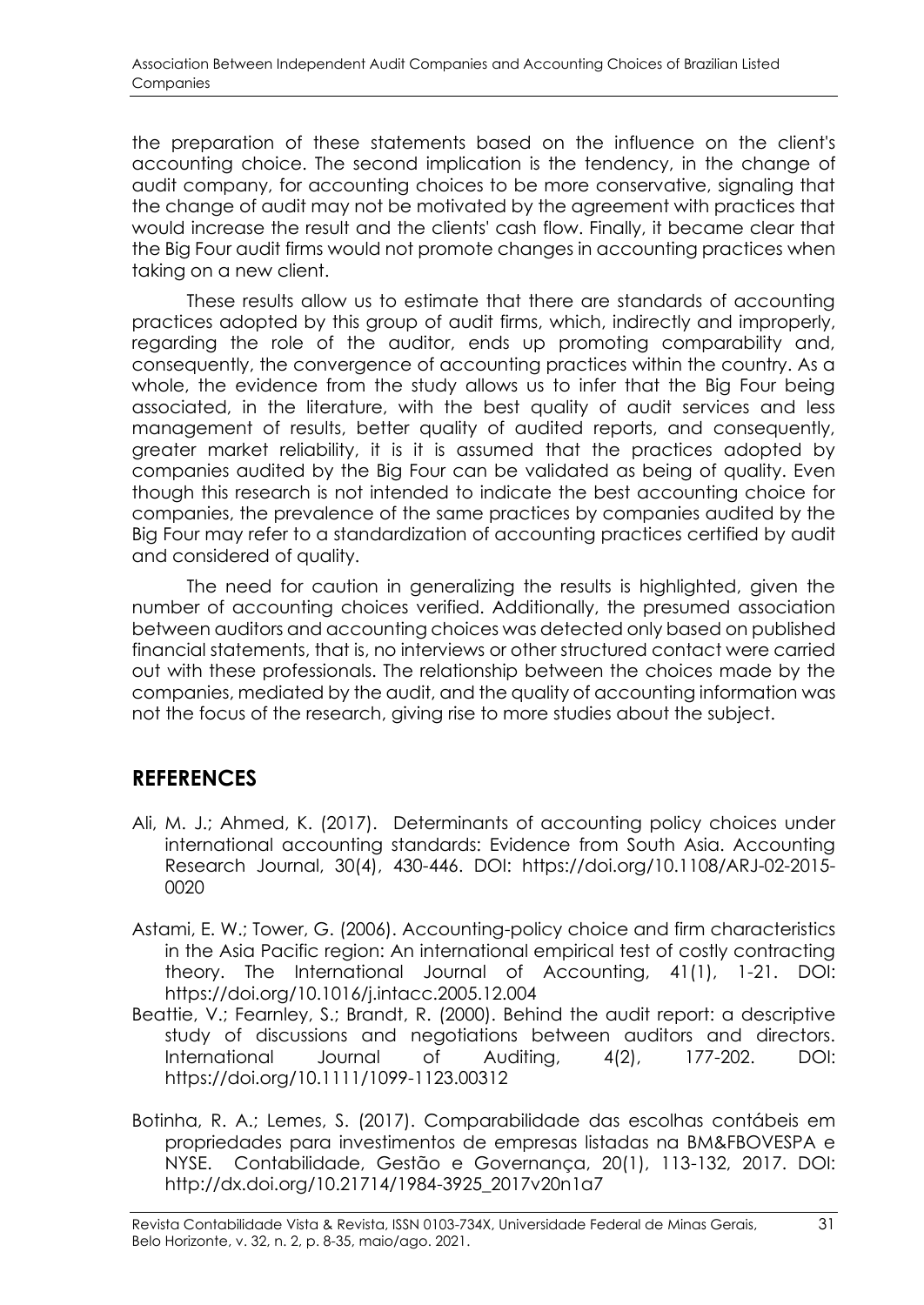- Christensen, H. B.; Nikolaev, V. V. (2013). Does fair value accounting for nonfinancial assets pass the market test? Review of Accounting Studies, 18(3), 734- 775. DOI: https://doi.org/10.1007/s11142-013-9232-0
- Cole, V.; Branson, J.; Breesch, D. (2013). Determinants influencing the IFRS accounting policy choices of European listed companies. SSRN. DOI: http://dx.doi.org/10.2139/ssrn.2217498
- Costa, P. S.; Pinto, A. F.; Nunes, F. M.; Lemes, S. (2019). Comparability of Accounting Choices in the Statement of Cash Flow: Evidence from Brazil. Contaduría y Administración, 64(3), 1-32. DOI: http://dx.doi.org/10.22201/fca.24488410e.2018.1445
- Daniels, B. W.; Booker, Q. (2011). The effects of audit firm rotation on perceived auditor independence and audit quality. Research in Accounting Regulation, 23(1), 78-82. DOI: https://doi.org/10.1016/j.racreg.2011.03.008
- Deangelo, L. E. (1981). Auditor independence, "low balling", and disclosure regulation. Journal of Accounting and Economics, 3(2), 113-127. DOI: https://doi.org/10.1016/0165-4101(81)90009-4
- De George, E. T.; Li, X.; Shivakumar, L. (2016). A review of the IFRS adoption literature. Review of Accounting Studies, 21(3), 898-1004. DOI: http://dx.doi.org/10.2139/ssrn.2664475
- Defond, M. L.; Jiambalvo, J. (1994). Debt covenant violation and manipulation of accruals. Journal of Accounting and Economics, 17(1-2), 145-176. DOI: https://doi.org/10.1016/0165-4101(94)90008-6
- Defond, M. L.; Subramanyam, K. R. (1998). Auditor changes and discretionary accruals. Journal of accounting and Economics, 25(1), 35-67. DOI: https://doi.org/10.1016/S0165-4101(98)00018-4
- Dichev, I. D.; Li, F. (2013). Growth and accounting choice. Australian Journal of Management, 38(2), 221-252. DOI: https://doi.org/10.1177/0312896212469520
- Francis, J., Pinnuck, M., & Watanabe, O. (2014). Auditor Style and Financial Statement Comparability. The Accounting Review, 89(2), 605-633. DOI: https://doi.org/10.2308/accr-50642
- Francis, J. R., & Yu, M. D. (2009). Big 4 office size and audit quality. The Accounting Review, 84(5), 1521-1552. DOI: https://doi.org/10.2308/accr.2009.84.5.1521
- Fields, T. D.; Lys, T. Z.; Vincent, L. (2001). Empirical research on accounting choice. Journal of Accounting and Economics, 31(1), 255-307. DOI: https://doi.org/10.1177/0312896212469520
- Firmino, J. E.; Damascena, L. G.; Paulo, E. (2011). Qualidade da auditoria no Brasil: um estudo sobre a atuação das auditorias independentes denominadas Big

<sup>32</sup> Revista Contabilidade Vista & Revista, ISSN 0103-734X, Universidade Federal de Minas Gerais, Belo Horizonte, v. 32, n. 2, p. 8-35, maio/ago. 2021.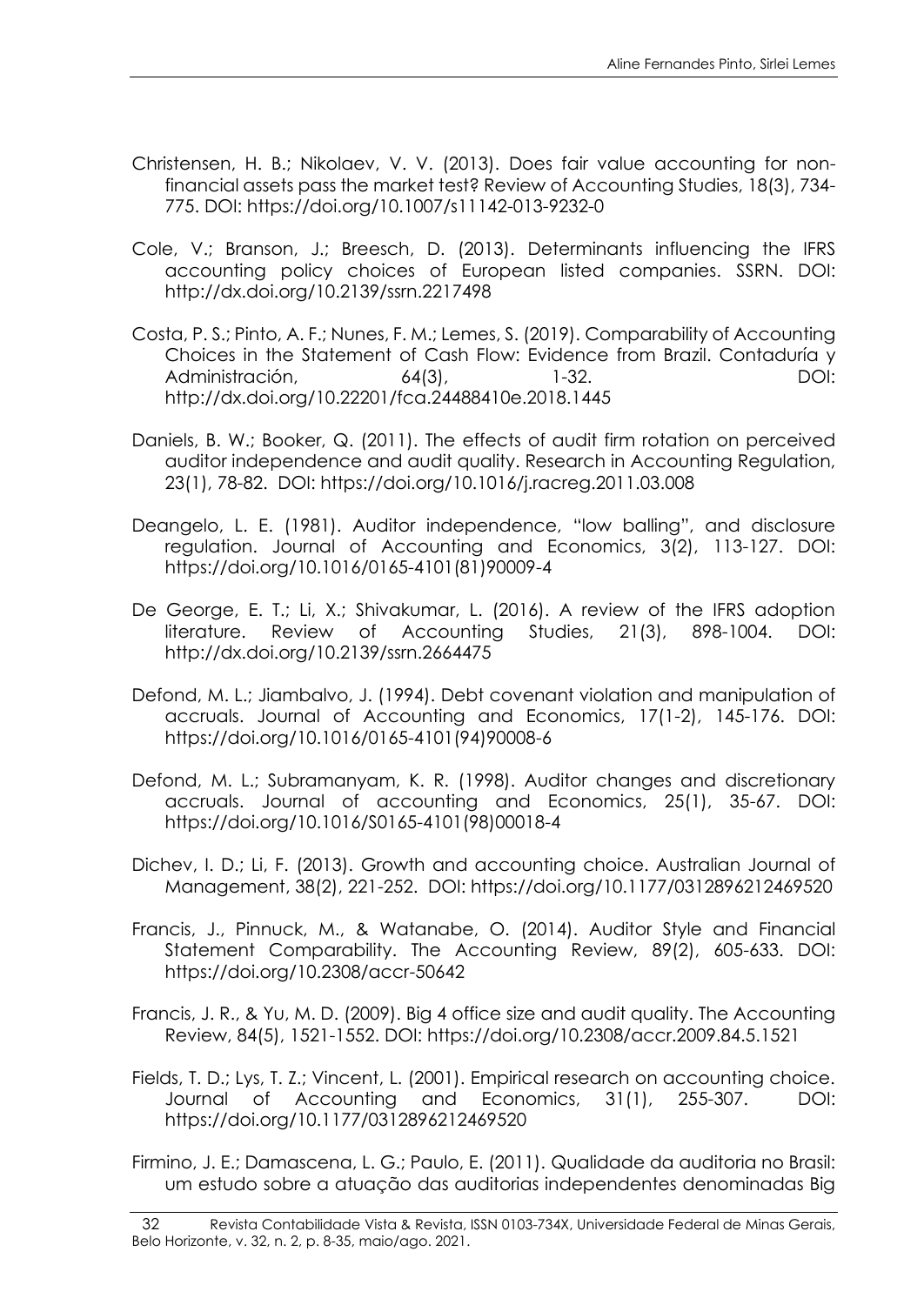Four. Sociedade, Contabilidade e Gestão, 5(3), 40-50. DOI: https://doi.org/10.21446/scg\_ufrj.v5i3.13215

- Gordon, E. A.; Henry, E.; Jorgensen, B.N.; Linthicum, C.I. (2017). Flexibility in cashflow classification under IFRS: determinants and consequences. Review of Accounting Studies, 22(2), 839-872. DOI: https://doi.org/10.1007/s11142-017- 9387-1
- Hagerman, R. L.; Zmijewski, M. E. (1979). Some economic determinants of accounting policy choice. Journal of accounting and economics, 1(2), 141- 161. DOI: https://doi.org/10.1016/0165-4101(79)90004-1
- Hatfield, R. C.; Mullis, C. (2015). Negotiations between auditors and their clients regarding adjustments to the financial statements. Business Horizons, 58(2), 203- 208. DOI: https://doi.org/10.1016/j.bushor.2014.11.008
- Holthausen, R. W.; Leftwich, R. W. (1983). The economic consequences of accounting choice implications of costly contracting and monitoring. Journal of Accounting and Economics, 5, 77-117. DOI: https://doi.org/10.1016/0165- 4101(83)90007-1
- Jones, S.; Higgins, A. D. (2006). Australia's switch to international financial reporting standards: a perspective from account preparers. Accounting & Finance, 46(4), 629-652. DOI: https://doi.org/10.1111/j.1467-629X.2006.00186.x
- Kothari, S.P., Ramanna, K., and D. Skinner. (2010). Implications for GAAP from an analysis of positive research in accounting. Journal of Accounting and Economics, 50 (2–3): 246–286. DOI: https://doi.org/10.1016/j.jacceco.2010.09.003
- Lemes, S.; Costa, P. S.; Martins, V. A. (2018). Comparabilidade das escolhas contábeis na mensuração do imobilizado de empresas listadas na BM&FBOVESPA e na NYSE. Revista Contabilidade, Gestão e Governança, 21(2), 231-249. DOI: https://doi.org/10.21714/1984-3925\_2018v21n2a5
- Levine, M. D.; Berenson, M. L.; Stephan, D. (2000). Estatística: teoria e aplicações. Rio de Janeiro: LTC Editora.
- Martinez, A. L. (2010). Corporate governance, auditing and earnings management through accounting choices and operational decisions in Brazil. SSRN. DOI: http://dx.doi.org/10.2139/ssrn.1595089
- Messier, W. F.; Quick, L. A.; Vandervelde, S. D. (2014). The influence of process accountability and accounting standard type on auditor usage of a status quo heuristic. Accounting, Organizations and Society, 39(1), 59-74. DOI: https://doi.org/10.1016/j.aos.2013.12.002
- Missonier‐Piera, F. (2004). Economic determinants of multiple accounting method choices in a Swiss context. Journal of International Financial Management & Accounting, 15(2), 18-144. DOI: https://doi.org/10.1111/j.1467- 646X.2004.00104.x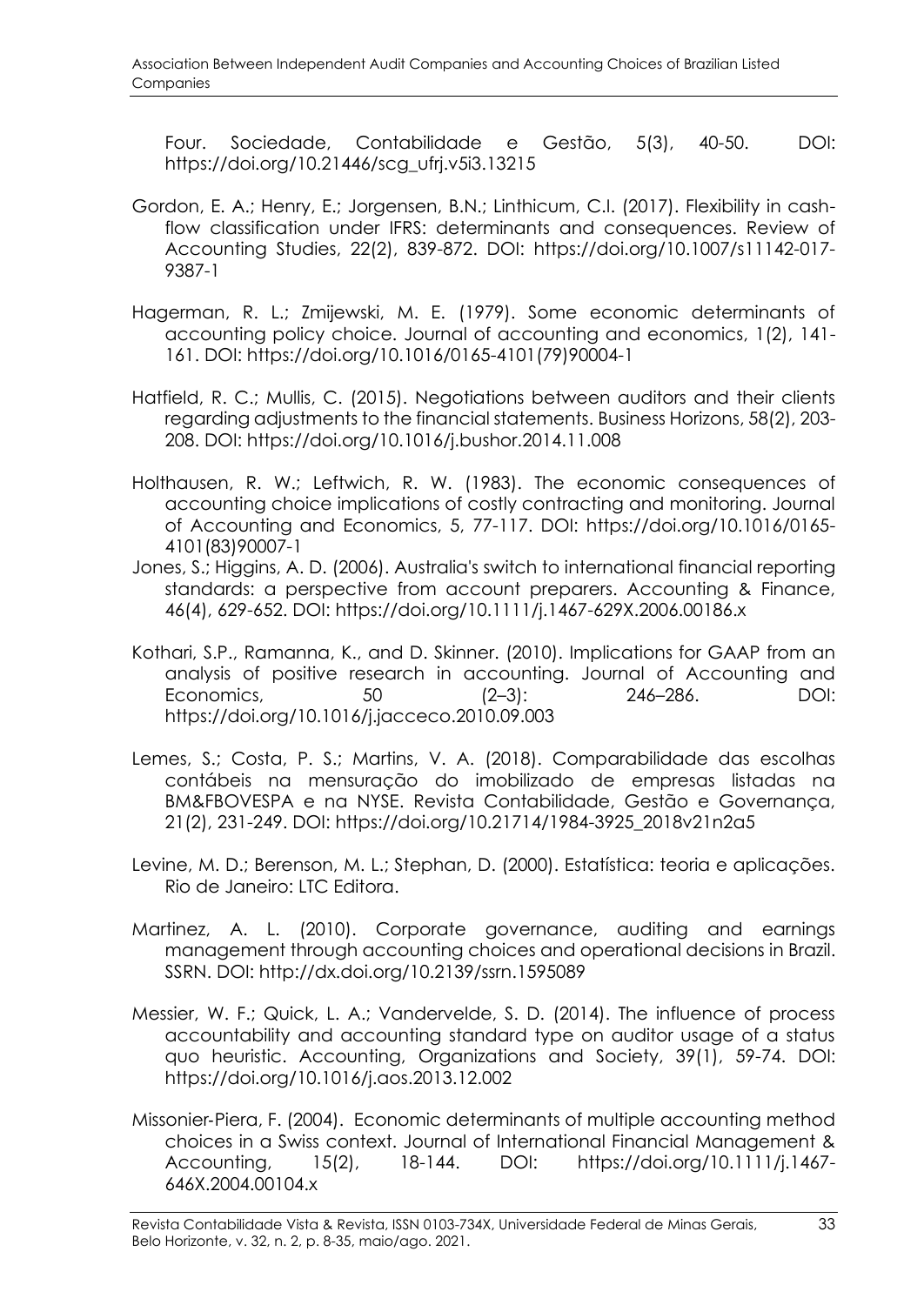- Paulo, E. (2007). Manipulação das informações contábeis: uma análise teórica e empírica sobre os modelos operacionais de detecção de gerenciamento de resultados. (Tese de Doutorado) Faculdade de Economia, Administração e Contabilidade, Universidade de São Paulo, São Paulo, Brasil. DOI: https://doi.org/10.11606/T.12.2007.tde-28012008-113439
- Perreault, S.; Kida, T. (2011). The relative effectiveness of persuasion tactics in auditor–client negotiations. Accounting, Organizations and Society, 36(8), 534- 547. DOI: https://doi.org/10.1016/j.aos.2011.09.001
- Quick, R.; Warming‐Rasmussen, B. (2009). Auditor independence and the provision of non‐audit services: Perceptions by German investors. International Journal of Auditing, 13(2), 141-162. DOI: https://doi.org/10.1111/j.1099- 1123.2009.00397.x
- Reynolds, J. K.; Francis, J. R. (2000). Does size matter? The influence of large clients on office-level auditor reporting decisions. Journal of Accounting and Economics, 30(3), 375-400. DOI: https://doi.org/10.1016/S0165-4101(01)00010-6
- Rusmin, R. (2010). Auditor quality and earnings management: Singaporean evidence. Managerial Auditing Journal, 25(7), 618-638. DOI: https://doi.org/10.1108/02686901011061324
- Salterio, S.; Koonce, L. (1997). The persuasiveness of audit evidence: the case of accounting policy decisions. Accounting, Organizations and Society, 22(6), 573-587. DOI: https://doi.org/10.1016/S0361-3682(97)00002-0
- Silva, D. M. (2016). Escolhas contábeis e características corporativas de empresas de grande porte na adoção do IFRS em duas etapas: diagnóstico e análise. (Tese de Doutorado). Faculdade de Economia, Administração e Contabilidade de Ribeirão Preto, Universidade de São Paulo, Ribeirão Preto, São Paulo, Brasil. DOI: https://doi.org/10.11606/T.96.2016.tde-11082016-104205
- Souza, F. E. A.; Lemes, S. (2016), A comparabilidade das escolhas contábeis na mensuração subsequente de ativos imobilizados, de ativos intangíveis e de propriedades para investimento em empresas da América do Sul. Revista Contabilidade & Finanças, 27(71), 169-184. DOI: https://doi.org/10.1590/1808- 057x201501480
- Watts, R. L. (1992). Accounting choice theory and market-based research in accounting. The British Accounting Review, 24(3), 235-267. DOI: https://doi.org/10.1016/S0890-8389(05)80023-X
- Watts, R. L. (2003). Conservatism in accounting part I: Explanations and implications. Accounting Horizons, 17(3), 207-221. DOI: https://doi.org/10.2308/acch.2003.17.3.207

<sup>34</sup> Revista Contabilidade Vista & Revista, ISSN 0103-734X, Universidade Federal de Minas Gerais, Belo Horizonte, v. 32, n. 2, p. 8-35, maio/ago. 2021.